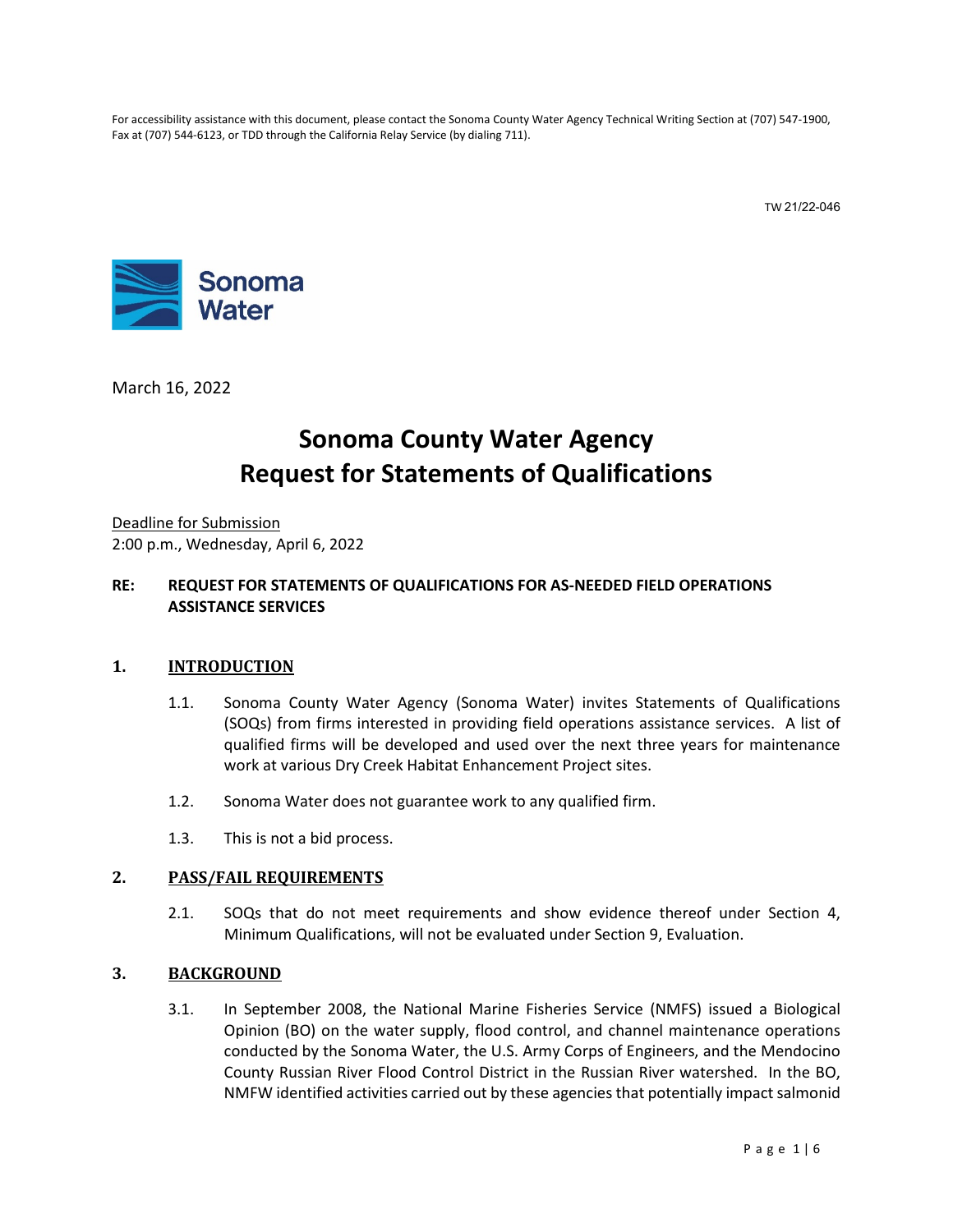fish species listed under the federal Endangered Species Act. The BO also identified a series of recommended Reasonable and Prudent Alternatives (RPA) to be implemented to offset these agencies actions on the listed species.

- 3.2. One of the recommended Reasonable and Prudent Alternatives (RPA) contained in the BO requires habitat enhancement of six miles of Dry Creek to provide near ideal summer rearing conditions for coho salmon and steelhead, while maintaining operational steady state discharge for water supply purposes. The Dry Creek Habitat Enhancement Project (Project) has been developed in accordance with the RPA and is an important component of a larger effort to improve conditions for salmonid species in the Dry Creek and Russian River watersheds.
- 3.3. Sonoma Water and the U.S Army Corps of Engineers have been constructing the Project elements throughout Dry Creek every year (except 2015) between 2012 and 2021. These existing habitat features are subject to high-flow events and other processes, such as the growth of invasive plant species. Ongoing and routine maintenance activities, such as sediment removal, erosion repair, planting of natives, removal of non-natives is required to maintain the intended habitat function of the Project elements. Sonoma Water requires assistance for maintenance services supporting the existing Dry Creek Habitat Enhancement Project sites, which help support habitat for endangered salmonid species in Dry Creek. These services may include, but are not limited to:
	- a. Vegetation trimming
	- b. Tree-limbing
	- c. Debris removal
	- d. Sediment removal
	- e. Erosion Control/Bank Stabilization:
		- i. Construct willow walls, bank repairs willow brush mattresses, erosion-control fabric, hydroseed, and biologs
		- ii. Native plant installation, including weed tarp and browser covers
		- iii. Invasive plant and tree removal
		- iv. Hauling, chipping, and disposal of vegetation on Sonoma Water-designated sites
		- v. Herbicide application
		- vi. Providing tools and other supplies necessary to perform the work, including, but not limited to, any equipment necessary to isolate the work area from any active creek flow.
- 3.4. Sonoma Water reserves the right to amend an existing agreement or enter into subsequent agreement(s) with the firm selected, relying upon this competitive selection process, after the preliminary or initial work is completed for a project.

#### <span id="page-1-0"></span>**4. MINIMUM QUALIFICATIONS**

- 4.1. Firms must have experience working in aquatic areas and be able to properly isolate a work area from active creek flows.
- 4.2. Firms that do not meet the minimum qualifications will not have their SOQs evaluated under Sectio[n 9,](#page-4-0) Evaluation, below.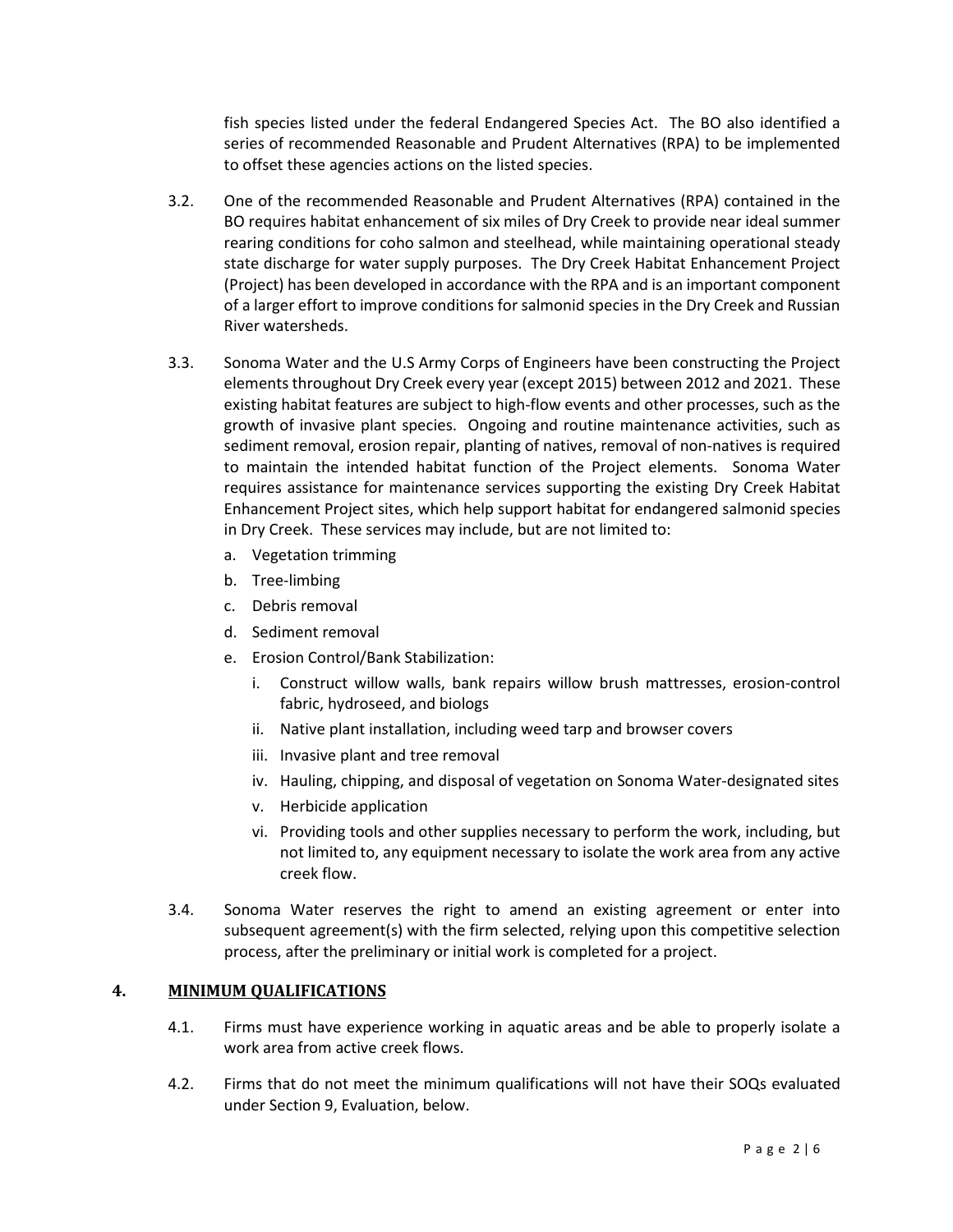#### <span id="page-2-0"></span>**5. PREVAILING WAGES**

- 5.1. Pursuant to Labor Code sections 1720 and 1771, work performed under agreements developed from the list of qualified firms, if any, may be subject to prevailing wage obligations and compliance monitoring and enforcement by the California Department of Industrial Relations (DIR). To be eligible for an agreement subject to prevailing wage requirements, a firm submitting an SOQ must be a DIR-registered contractor pursuant to Labor Code section 1725.5 at the time of SOQ submittal and at the time of any agreement execution.
- 5.2. DIR registration is not a requirement to submit an SOQ or for inclusion on the list of qualified consultants. An SOQ from any firm that is not a DIR-registered contractor at the time of SOQ submittal may be considered by Sonoma Water; however, any such firm will be deemed unqualified to receive an agreement for work subject to prevailing wages. To the extent a firm proposes use of any subcontractors, all such subcontractors shall similarly be DIR-registered contractors at the time of consultant's SOQ submittal in order for that consultant to qualify for consideration for agreements subject to prevailing wages.
- 5.3. Prevailing wage requirements are further detailed in Article 15 of the sample agreement, attached as Attachment 1 to this Request for Statements of Qualifications (RFQ).

#### **6. LOCAL SERVICE PROVIDER PREFERENCE**

6.1. A 5 percent weighting will be provided in the total SOQ rating score for local firms. A Local Service Provider (local firm) is defined as a business or consultant who has a valid physical address located within Sonoma County from which the vendor or consultant operates or performs business on a day-to-day-basis, and holds a valid business license if required by a city within the jurisdiction of Sonoma County. A business shall affirm it qualifies as a local business on the provided Attachment 2 (Declaration of Local Business for Services).

#### **7. LIVING WAGE**

- 7.1. If selected for an agreement, the firm must comply with any and all federal, state, and local laws – including, but not limited to, the County of Sonoma Living Wage Ordinance – affecting the services provided under the contract to be awarded pursuant to this RFQ. Without limiting the generality of the foregoing, the firms submitting SOQs expressly acknowledge and agree that any agreement developed from the list of qualified firms pursuant to this RFQ is subject to the provisions of Article XXVI of Chapter 2 of the Sonoma County Code, requiring payment of a living wage to covered employees. Noncompliance during the term of the agreement will be considered a material breach and may result in termination of the agreement.
- 7.2. The Living Wage Ordinance can be found at: [http://sonomacounty.ca.gov/CAO/Living-](http://sonomacounty.ca.gov/CAO/Living-Wage-Ordinance/)[Wage-Ordinance/](http://sonomacounty.ca.gov/CAO/Living-Wage-Ordinance/)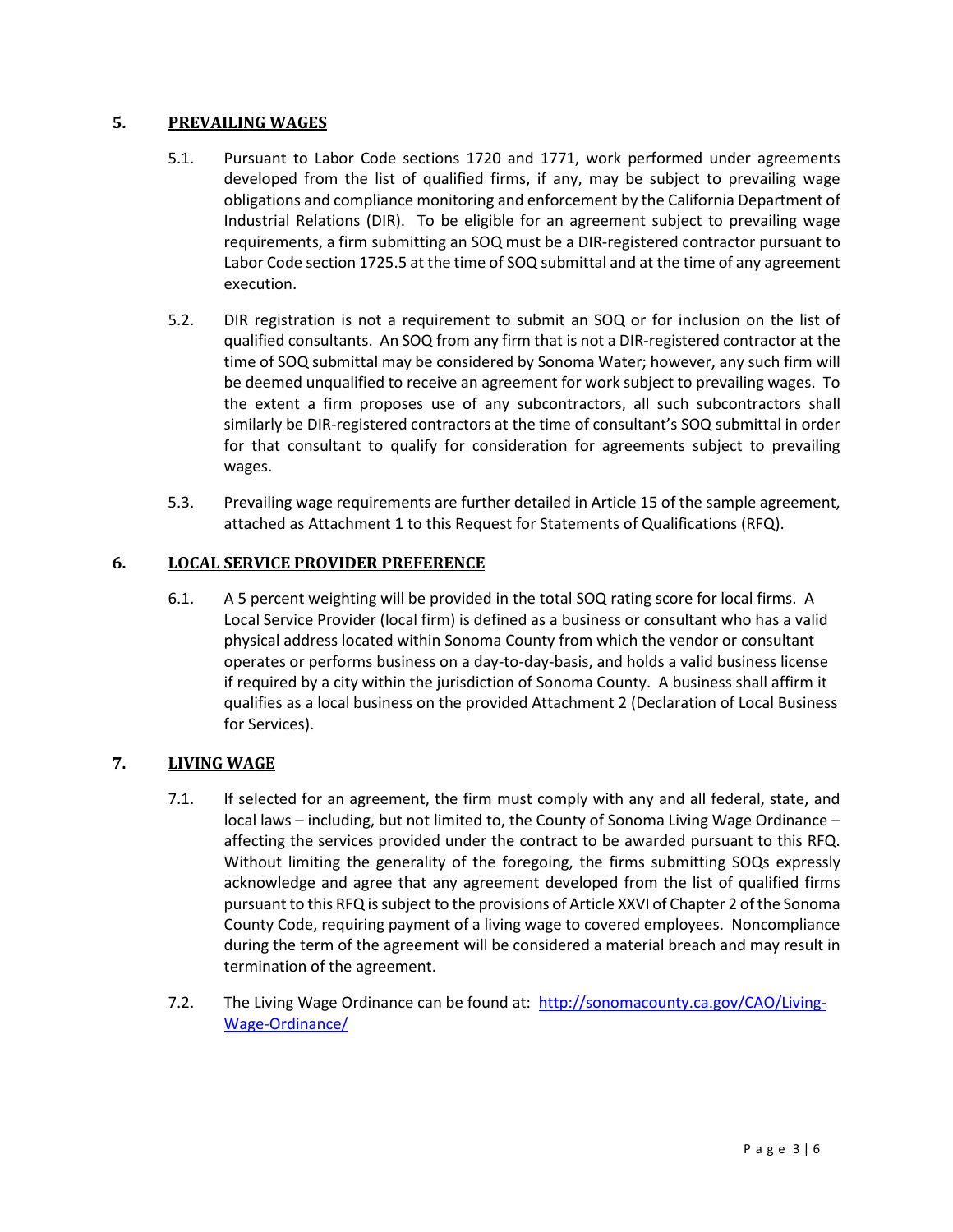#### **8. SUBMITTAL OF SOQS**

- 8.1. A sample agreement is enclosed. Please review the entire sample agreement carefully before submitting an SOQ. If any significant omissions or ambiguities in this RFQ come to Sonoma Water's attention while under review by interested firms, Sonoma Water will make a uniform written response to all parties.
- <span id="page-3-3"></span><span id="page-3-2"></span><span id="page-3-1"></span><span id="page-3-0"></span>8.2. SOQs shall include the following:
	- a. A table of contents and page numbers.
	- b. Legal name of company, how organized (non-profit, LLC, etc.), and where company is incorporated. Not required for individuals.
	- c. Evidence of minimum qualifications (see Sectio[n 4](#page-1-0) above).
	- d. Evidence of registration with the Department of Industrial Relations, if applicable (see Sectio[n 5](#page-2-0) above).
	- e. A statement of similar work previously performed, including at least three references with name of organization, contact person, and telephone number.
	- f. A statement of qualifications and a list of personnel to be assigned to the work, including a resume for each, listing education, experience, and
	- g. A rate schedule that lists hourly rates of personnel to be assigned to the work and expense costs.
	- h. Any proposed exceptions to the indemnification, insurance, or other standard terms of the sample agreement. Please make comments as specific as possible; reference to exceptions or negotiated terms included in prior agreements is not acceptable. Exceptions not explicitly stated in the SOQ will not be considered during negotiations. Please note that proposing significant changes to standard terms may result in a lower evaluation score. If standard terms are acceptable, include the statement "No exception to standard terms."
	- i. Completed Declaration of Local Business for Services, if applicable.
- <span id="page-3-6"></span><span id="page-3-5"></span><span id="page-3-4"></span>8.3. Submit electronic copy of SOQ to Sonoma Water at [Submissions@scwa.ca.gov](mailto:Submissions@scwa.ca.gov) by 2:00 p.m., Wednesday, April 6, 2022. Please reference TW 21/22-046 in the subject line of the email. A confirmation email will be generated in response to each submission to this email address. If a confirmation email is not received, please check spam and junk mail folders.
- 8.4. In addition, submit SOQs to the County of Sonoma Purchasing Department via the Supplier Portal by the deadline for submission and in accordance with Attachment 3 (Supplier Portal Registration Guide). Sonoma County Supplier Portal Frequently Asked Questions can be found at [FAQs.](https://sonomacounty.ca.gov/General-Services/Purchasing/Doing-Business-with-the-County/Frequently-Asked-Questions/)
- 8.5. SOQs received after the electronic submittal deadline will not be accepted.
- 8.6. Confidentiality
	- a. Upon submission, SOQs shall be treated as confidential documents until the selection process is completed. The selection process is deemed completed after the creation of a list of qualified consultants, or completion of negotiations for an agreement, but before agreement execution. Once the selection process is completed, SOQs shall be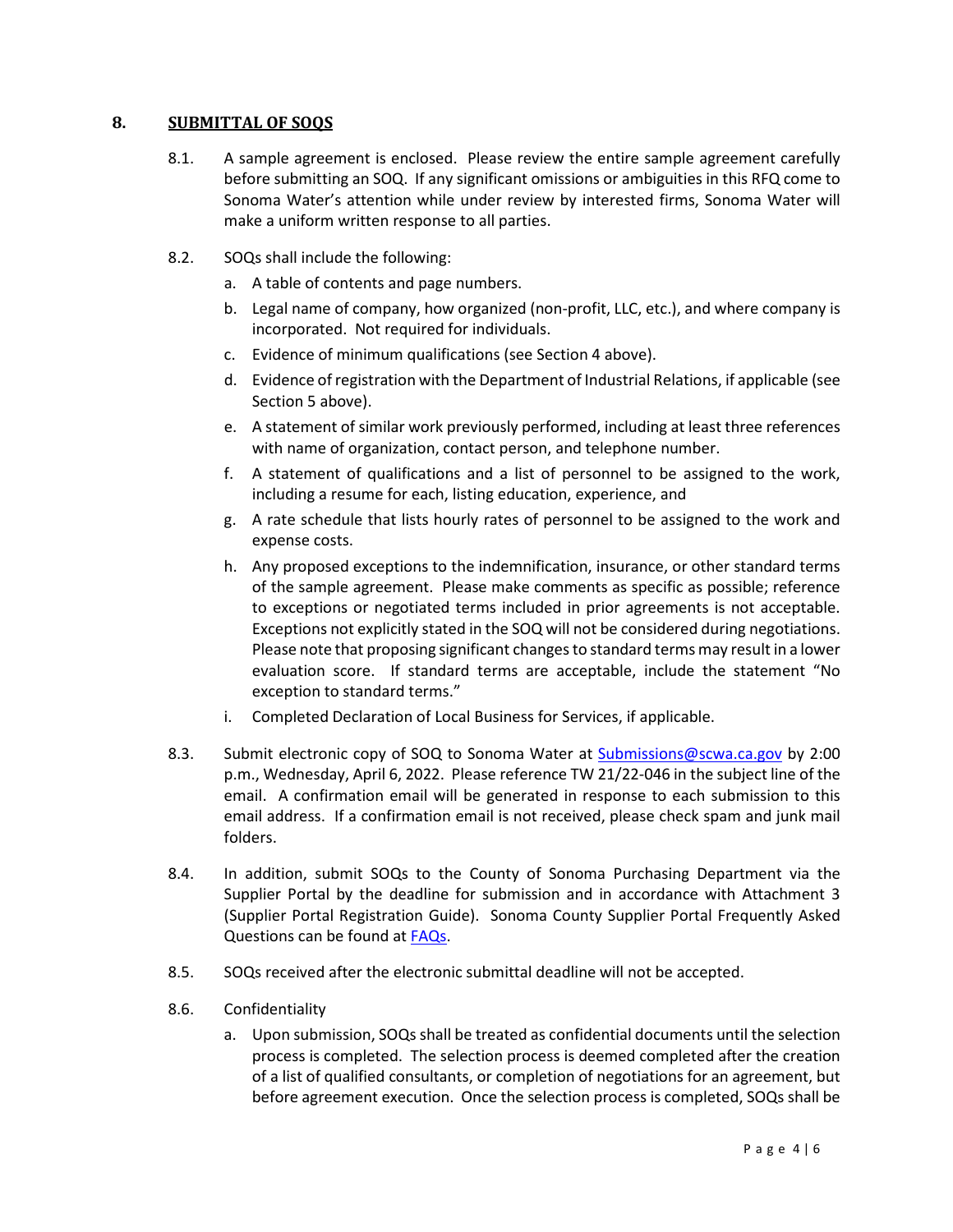deemed public record. In the event that a submitter desires to claim portions of its SOQ exempt from disclosure, it is incumbent upon the submitter to clearly identify those portions with the word "Confidential" printed on the top right hand corner of each page for which such privilege is claimed and to clearly identify the information claimed confidential by highlighting, underlining, or bracketing the subject information. Examples of confidential materials include trade secrets. Each page shall be clearly marked and readily separable from the SOQ in order to facilitate public inspection of the non-confidential portion of the SOQ. Sonoma Water will consider a submitter's request for exemptions from disclosure; however, Sonoma Water will make its decision based upon applicable laws. An assertion by a submitter that the entire SOQ, large portions of the SOQ, or a significant element of the SOQ, are exempt from disclosure will not be honored. Prices, makes and models or catalog numbers of the items offered, deliverables, and terms of payment shall be publicly available regardless of any designation to the contrary.

- b. Sonoma Water will endeavor to restrict distribution of material designated as confidential to only those individuals involved in the review and analysis of the SOQs. Submitters are cautioned that materials designated as confidential may nevertheless be subject to disclosure. Submitters are advised that Sonoma Water does not wish to receive confidential or proprietary information and those submitters are not to supply such information except when it is absolutely necessary. If any information or materials in any SOQ submitted are labeled confidential or proprietary, the SOQ shall include the following clause:
	- i. [Legal name of submitter] shall indemnify, defend and hold harmless the Sonoma County Water Agency, its officers, agents and employees from and against any request, action or proceeding of any nature and any damages or liability of any nature, specifically including attorneys' fees awarded under the California Public Records Act (Government Code §6250 et seq.) arising out of, concerning, or in any way involving any materials or information in this SOQ that [legal name of submitter] has labeled as confidential, proprietary, or otherwise not subject to disclosure as a public record.

#### <span id="page-4-0"></span>**9. EVALUATION**

- 9.1. SOQs that do not include all of the information requested cannot be adequately evaluated. Evaluation will be based on:
	- a. Thoroughness of SOQ (Submittal Items [8.2.a](#page-3-0) an[d 8.2.b\)](#page-3-1)
	- b. Professional qualifications and demonstrated ability to perform the work (Submittal Item[s 8.2.e](#page-3-2) an[d 8.2.f\)](#page-3-3)
	- c. Exceptions to standard terms in the sample agreement (Submittal Ite[m 8.2.h\)](#page-3-4)
	- d. Local Service Provider Preference (Submittal Item [8.2.i\)](#page-3-5)
- 9.2. Rates and costs requested in Submittal item [8.2.g](#page-3-6) are not part of the qualification evaluation. Rates and costs will be considered only for purposes of selecting firms placed on the list of qualified firms.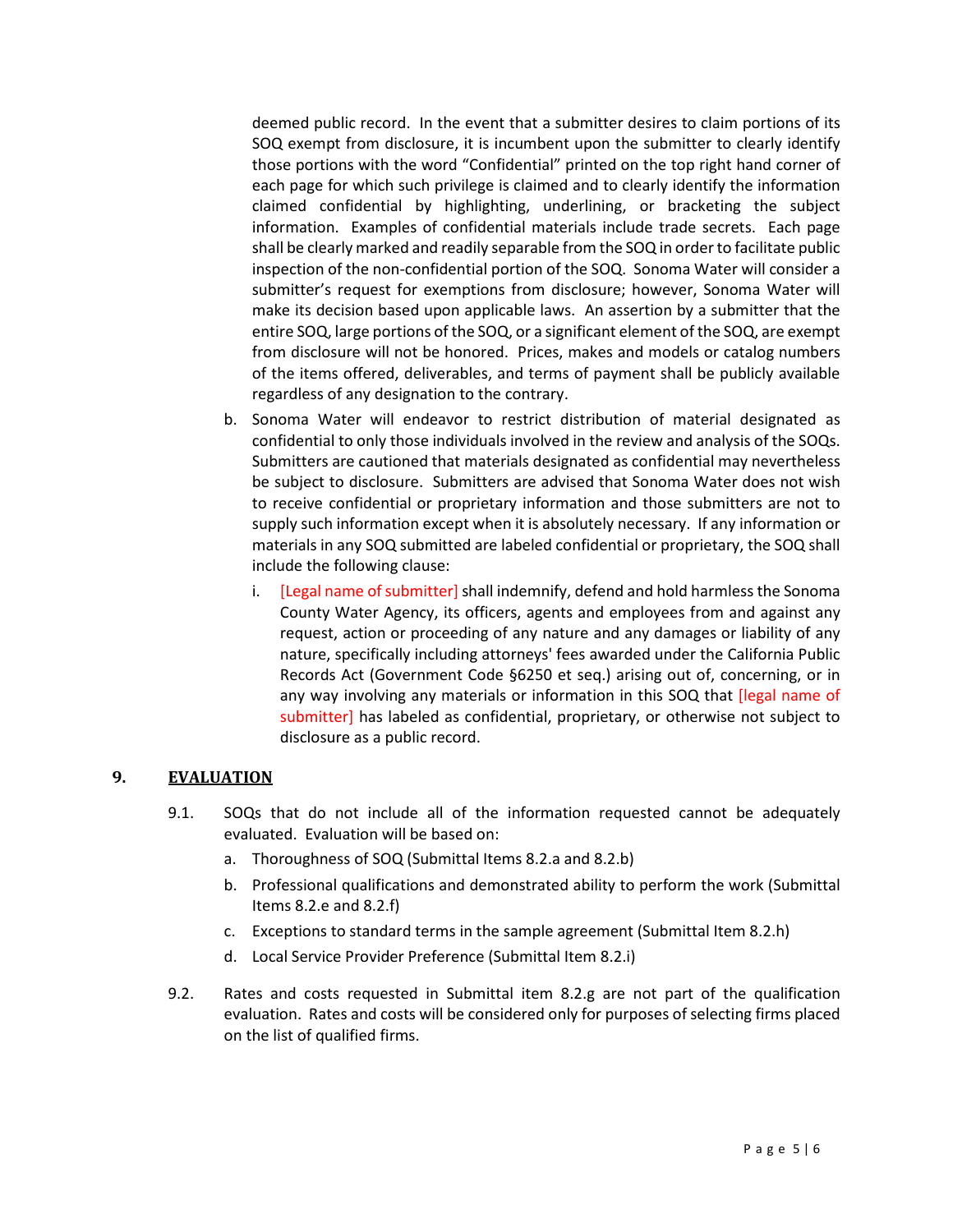9.3. Final agreement(s) will be offered to qualified firms at a later date for specific scopes of work to be determined at Sonoma Water's discretion. If a selected firm is not willing to accept Sonoma Water's offer, other qualified firms may be contacted.

#### **10. CONTACTS**

- 10.1. Please send questions about the content of this RFQ to Sonoma Water at [Submissions@scwa.ca.gov.](mailto:Submissions@scwa.ca.gov) Please reference TW 21/22-046 in the subject line of the email. If Sonoma Water considers interpretations or clarifications necessary, Sonoma Water will provide a written supplement to this RFQ.
- 10.2. For technical issues with the County of Sonoma Supplier Portal, please contact the County of Sonoma Purchasing Department Vendor Desk at [supplier-desk@sonoma-county.org.](mailto:supplier-desk@sonoma-county.org)

Sincerely,

David Manning Environmental Resources Manager

Encs.

c: David Cuneo Jessica Cyphers

kt: T:\Pinks\03-14-22\RFQ Letter 2122-046.docx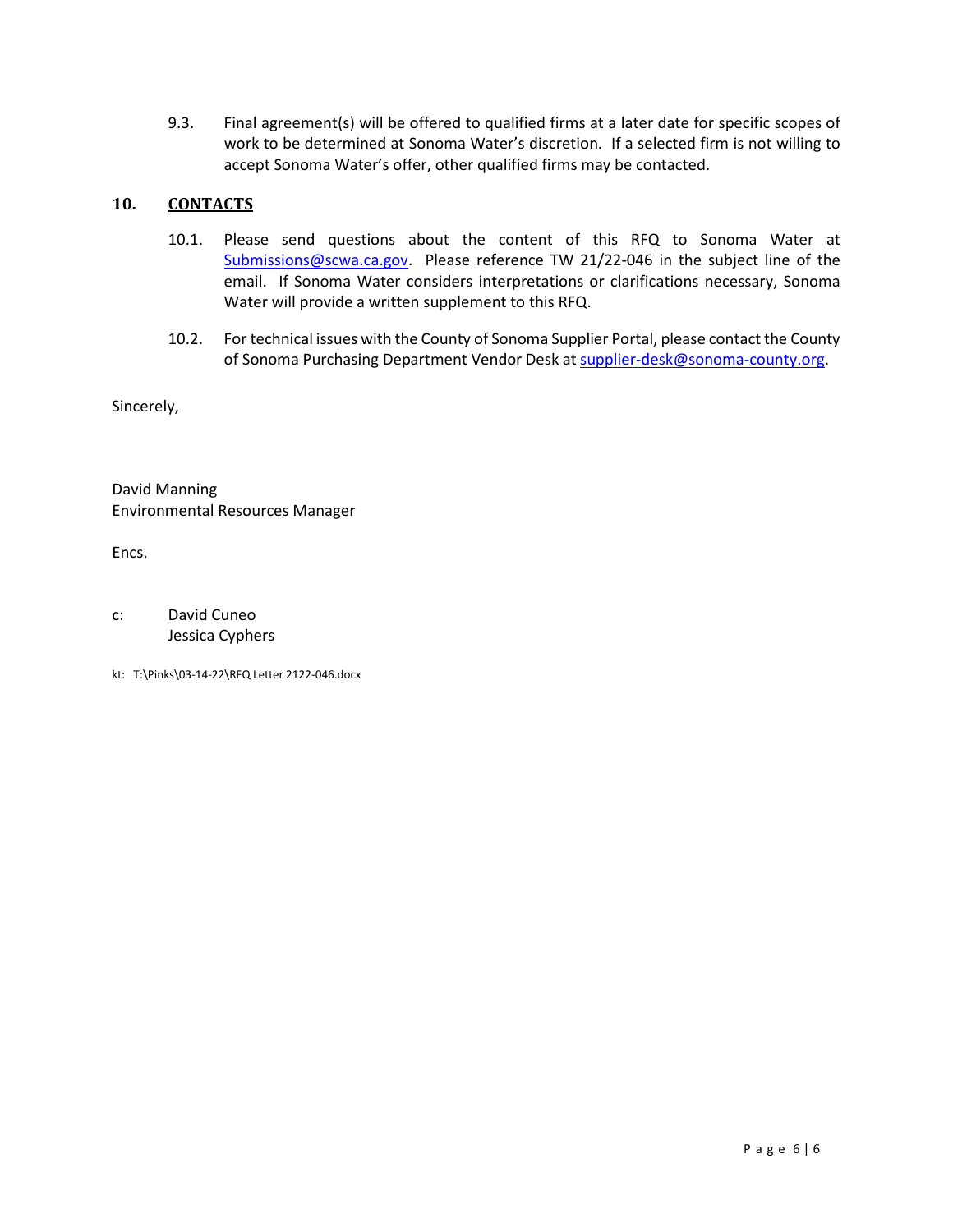#### Attachment 1

#### **PREVAILING WAGE REQUIREMENTS**

#### **15. PREVAILING WAGES**

- 15.1. *General*: Consultant shall pay to any worker on the job for whom prevailing wages have been established an amount equal to or more than the general prevailing rate of per diem wages for (1) work of a similar character in the locality in which the work is performed and (2) legal holiday and overtime work in said locality. The per diem wages shall be an amount equal to or more than the stipulated rates contained in a schedule that has been ascertained and determined by the Director of the State Department of Industrial Relations and Sonoma Water to be the general prevailing rate of per diem wages for each craft or type of workman or mechanic needed to execute this Agreement. Consultant shall also cause a copy of this determination of the prevailing rate of per diem wages to be posted at each site work is being performed, in addition to all other job site notices prescribed by regulation. Copies of the prevailing wage rate of per diem wages are on file at Sonoma Water and will be made available to any person upon request.
- 15.2. *Subcontracts*: Consultant shall insert in every subcontract or other arrangement which Consultant may make for performance of such work or labor on work provided for in the Agreement, provision that Subcontractor shall pay persons performing labor or rendering service under subcontract or other arrangement not less than the general prevailing rate of per diem wages for work of a similar character in the locality in which the work is performed, and not less than the general prevailing rate of per diem wages for holiday and overtime work fixed in the Labor Code. Pursuant to Labor Code section 1775(b)(1), Consultant shall provide to each Subcontractor a copy of sections 1771, 1775, 1776, 1777.5, 1813, and 1815 of the Labor Code.
- 15.3. *Compliance Monitoring and Registration*: This project is subject to compliance monitoring and enforcement by the Department of Industrial Relations. Consultant shall furnish and shall require all subcontractors to furnish the records specified in Labor Code section 1776 (e.g. electronic certified payroll records) directly to the Labor Commissioner in a format prescribed by the Labor Commissioner at least monthly (Labor Code 1771.4 (a)(3)). Consultant and all subcontractors performing work that requires payment of prevailing wages shall be registered and qualified to perform public work pursuant to Labor Code section 1725.5 as a condition to engage in the performance of any services under this Agreement.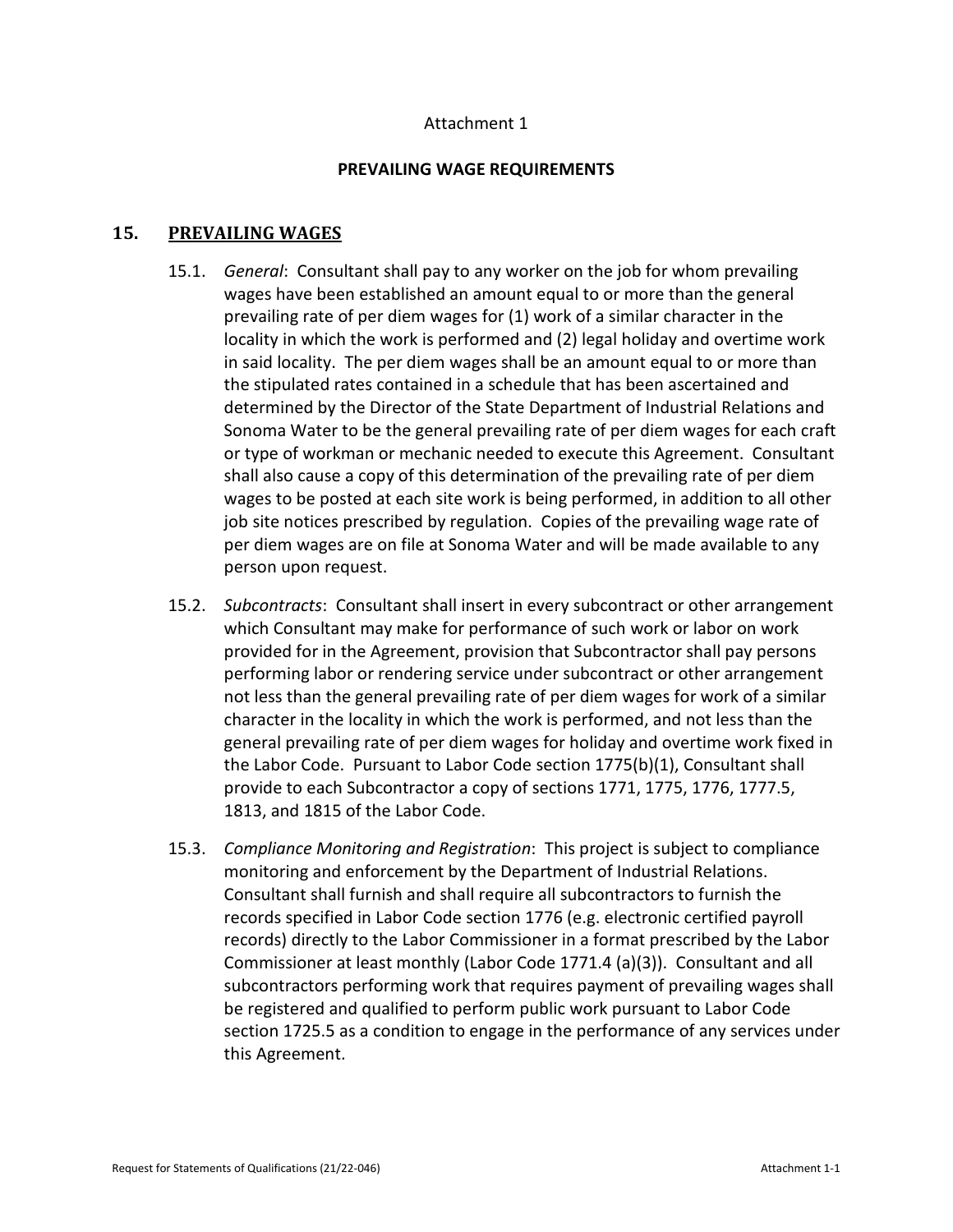15.4. *Compliance with Law*: In addition to the above, Consultant stipulates that it shall comply with all applicable wage and hour laws, including without limitation Labor Code sections 1725.5, 1775, 1776, 1777.5, 1813, and 1815 and California Code of Regulations, Title 8, section 16000, et seq.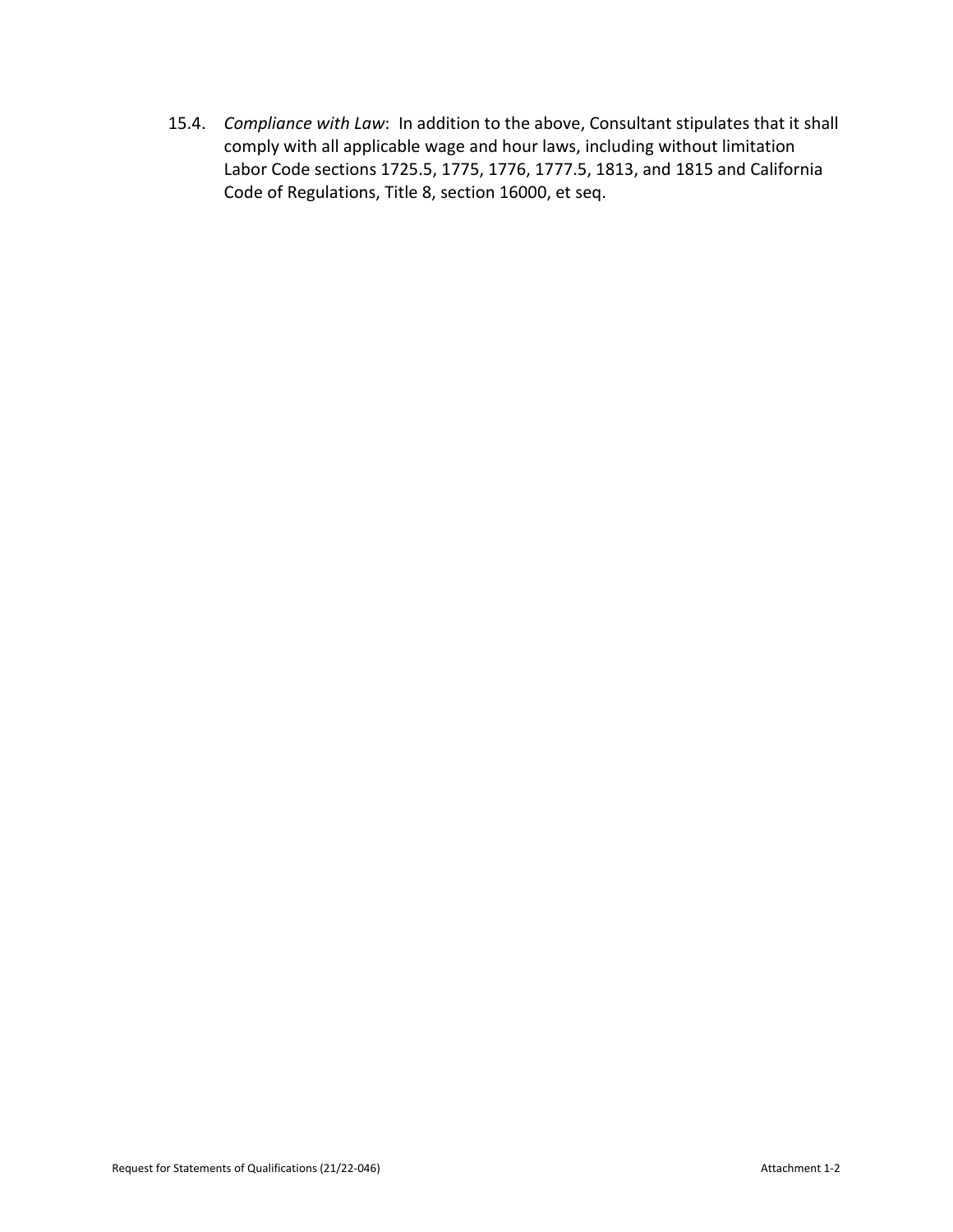#### Attachment 2

#### **DECLARATION OF LOCAL BUSINESS FOR SERVICES**



#### **DECLARATION OF LOCAL BUSINESS FOR SERVICES**

Sonoma County gives local businesses a preference in formal solicitations of services as set forth in the County of Sonoma Local Preference Policy for Services. Sonoma County's Local Preference Policy for Services can be reviewed at http://sonomacounty.ca.gov/General-Services/Purchasing/Doing-Business-with-the-County/Local-Preference-Policy-for-Services/

In order to qualify for this preference, a business must meet all of the following criteria:

- 1. For businesses with a location in a city within Sonoma County, a valid business license if required by the city; and
- 2. A valid physical address located within Sonoma County from which the vendor or consultant operates or performs business on a day-to-day basis.

By completing and signing this form, the undersigned states that, under penalty of perjury, the statements provided herein are true and correct and that the business meets the definition of a local business as set forth in the County of Sonoma Local Preference Policy for Services.

All information submitted is subject to investigation as well as disclosure to third parties under the California Public Records Act. Incomplete, unclear, or incomprehensible responses to the following will result in the bid not being considered for application of the County's local preference policy. False or dishonest responses will cause the rejection of the bid and curtail the declarant's ability to conduct business with the County in the future. It may also result in legal action.

- 1. Legal name of business:
- 2. Physical address of the principal place of business:

License Number

 $I$ ssued by:  $\overline{\phantom{a} \phantom{a}}$ 

Printed Name & Title: \_\_\_\_\_

County of Sonoma General Services, Purchasing Original Date 2 February 2015 Rev. No. Rev. Date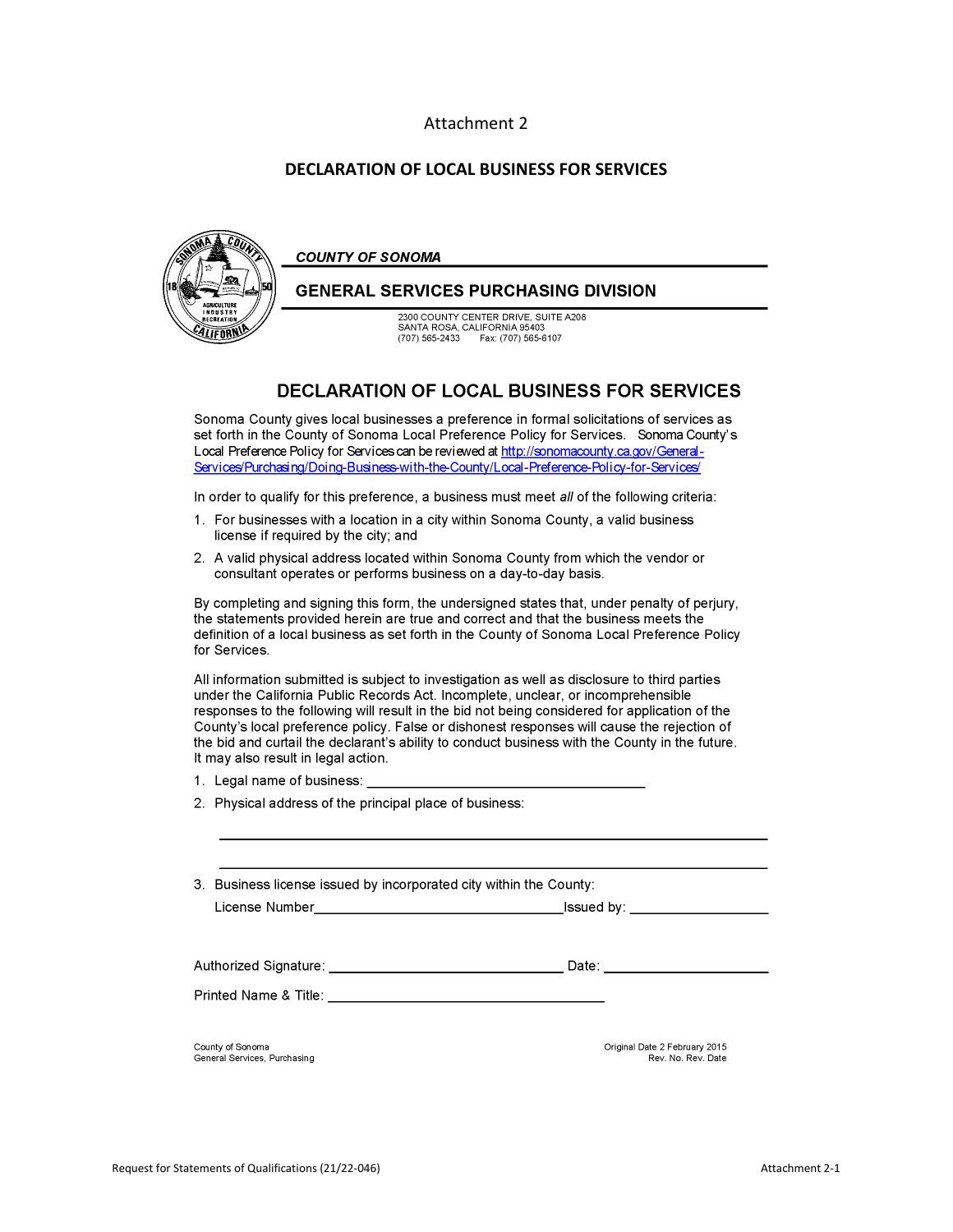



# **Supplier Portal Registration Guide**

The County of Sonoma posts new bidding opportunities on its **Supplier Portal**. Suppliers must register in order to login to the Supplier Portal and view or bid on solicitations.

The Supplier Portal allows Suppliers to:

- Access solicitation information 24/7 (excluding maintenance periods)
- Manage Company and User information in a self-service account
- Manage NIGP commodity/product codes
- Receive emailed notifications regarding new bidding opportunities
- View and bid on solicitations
- Review purchase orders, invoices, and payments

Organizations which have not done business with the County should register as a **Bidder**. Organizations which have received payment from the County for goods and/or services should register as a **Supplier**.

#### **To register as a Bidder:**

- Have your Taxpayer ID number or SSN on hand.
- Navigate to the [Supplier Portal.](https://esupplier.sonomacounty.ca.gov/) We recommend you open the [Bidder Registration](https://esupplier.sonomacounty.ca.gov/SonomaPortalDocs/Training/BidderRegistrationInstructionsADA.pdf) [Instructions](https://esupplier.sonomacounty.ca.gov/SonomaPortalDocs/Training/BidderRegistrationInstructionsADA.pdf) in a new window, or print to use during registration.
- Click "Register as a Bidder" and follow the Bidder Registration Instructions. Be sure to review and choose appropriate commodity category codes.

#### **To register as a Supplier:**

- Have your Taxpayer ID or Social Security Number on hand, along with your current Supplier ID number. If your Supplier ID number is not available, please email the [Supplier Desk.](mailto:supplier-desk@sonoma-county.org)
- Navigate to the [Supplier Portal.](https://esupplier.sonomacounty.ca.gov/) We recommend you open the [Supplier Registration](https://esupplier.sonomacounty.ca.gov/SonomaPortalDocs/Training/SupplierRegistrationInstructionsADA.pdf) [Instructions](https://esupplier.sonomacounty.ca.gov/SonomaPortalDocs/Training/SupplierRegistrationInstructionsADA.pdf) in a new window, or print to use during registration.
- Click "Create New User Accounts" and follow the Supplier Registration Instructions. Be sure to review and select appropriate commodity category codes.

#### **If you experience technical issues during registration, email th[e Supplier Desk](mailto:supplier-desk@sonoma-county.org) for prompt assistance. Please include a screenshot of the issue if possible.**

Rev. C Revised 4/12/19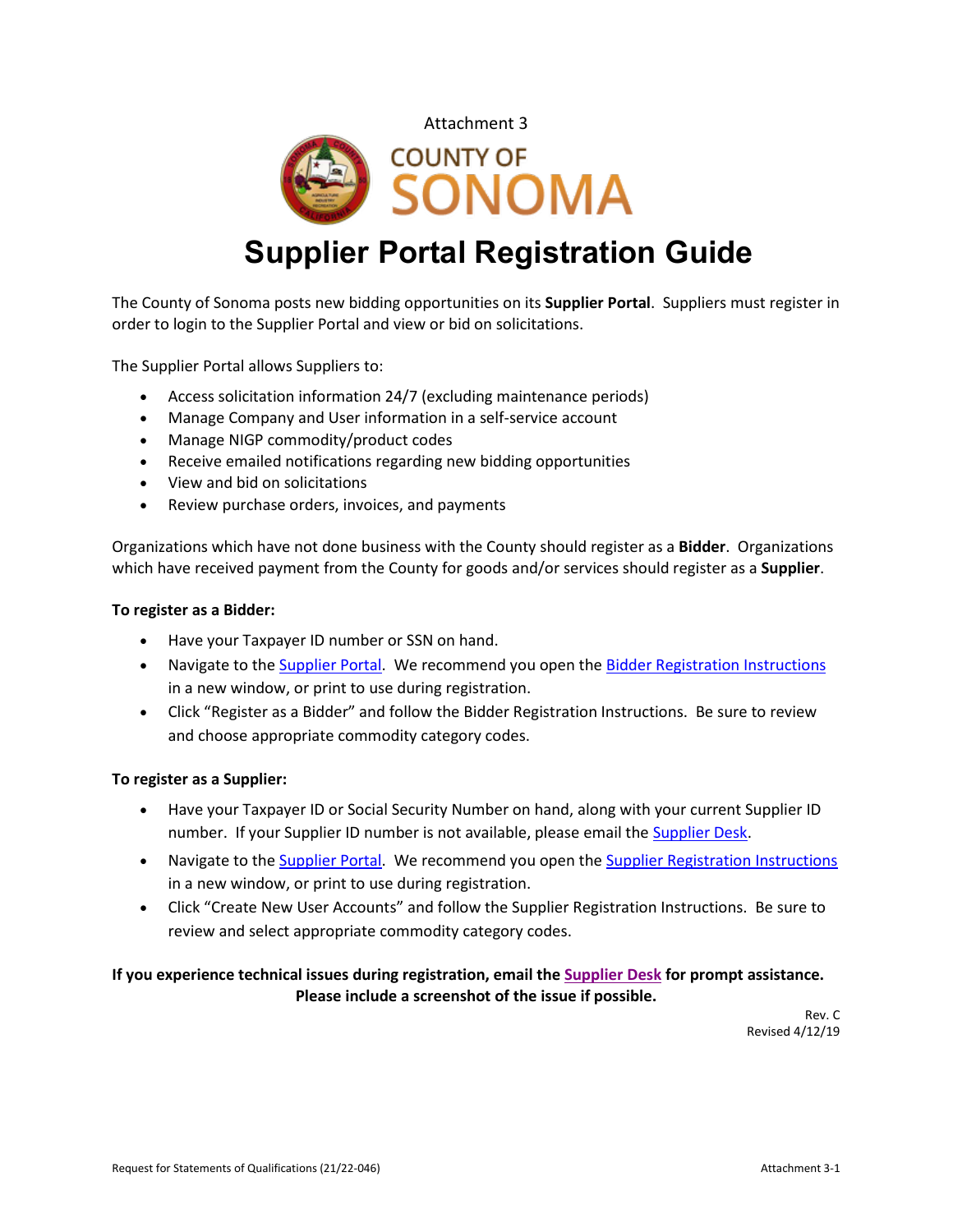TW 21/22-046

# **SAMPLE Agreement for As-Needed Field Operations Assistance Services**

This agreement ("Agreement") is by and between **Sonoma County Water Agency,** a body corporate and politic of the State of California ("Sonoma Water") and **[TBD]** ("Consultant"). The Effective Date of this Agreement is the date the Agreement is last signed by the parties to the Agreement, unless otherwise specified in Paragraph [7.1.](#page-14-0)

# **RECITALS**

# **[TBD]**

- <span id="page-10-0"></span>A. In September 2008, the National Marine Fisheries Service (NMFS) issued a Biological Opinion (BO) on the water supply, flood control, and channel maintenance operations conducted by Sonoma Water, the U.S. Army Corps of Engineers, and the Mendocino County Russian River Flood Control District in the Russian River watershed. In the BO, NMFS identified agency activities that may impact salmonid fish species that are listed under the Federal Endangered Species Act. The BO also recommended implementing a series of Reasonable and Prudent Alternatives (RPA) to offset these impacts on the species.
- B. One of the BO's recommended RPAs requires habitat enhancement of six miles of Dry Creek to provide near ideal summer rearing conditions for coho salmon and steelhead while maintaining operational steady state discharge for water supply purposes. The Dry Creek Habitat Enhancement Project (Project) has been developed in accordance with the RPA and is an important component of a larger effort to improve conditions for salmonid species in the Dry Creek and Russian River watersheds.
- C. Sonoma Water and the U.S Army Corps of Engineers have been constructing the Project elements throughout Dry Creek every year since 2012, with the exception of 2015. The existing habitat features are subject to high flow events and other processes, such as the growth of invasive plant species. Ongoing and routine maintenance activities—such as sediment removal, erosion repair, planting of native plants, and removal of non-native plants—is required to maintain the intended habitat function of the Project elements.
- D. Sonoma Water owns, operates, and maintains flood protection projects and provides flood protection services for the following watersheds: Laguna de Santa Rosa/Mark West Creek (Zone 1A), Petaluma River (Zone 2A), Valley of the Moon (Zone 3A), Lower Russian River (Zone 5A), North Coastal (Zones 7A), and South Coastal (Zone 8A) ("Flood Protection Zones").

In consideration of the foregoing recitals and the mutual covenants contained herein, the parties hereto agree as follows: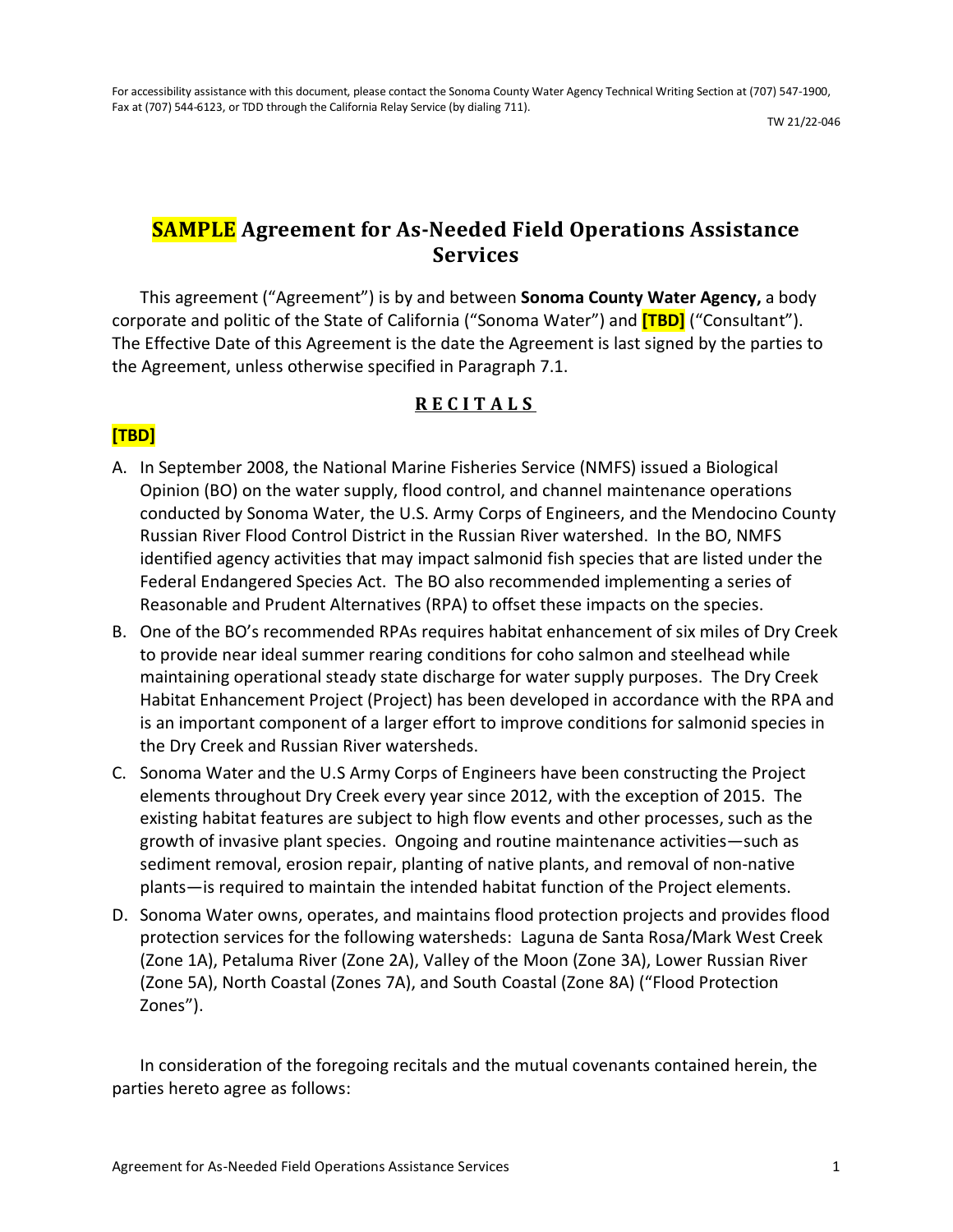# **AGREEMENT**

# **1. RECITALS**

1.1. The above recitals are true and correct and are incorporated herein.

# **2. LIST OF EXHIBITS**

- 2.1. The following exhibits are attached hereto and incorporated herein:
	- a. Exhibit A: Agreement Memorandum
	- b. Exhibit B: Scope of Work
	- c. Exhibit C: Schedule of Costs
	- d. Exhibit D: Insurance Requirements

# **3. SONOMA WATER'S REQUEST FOR SERVICES**

- 3.1. *Initiation Conference:* Sonoma Water's Agreement Administrator, [TBD], will initiate requests for services through an Initiation Conference, which may be in person, by telephone, or by email. During the Initiation Conference, the Project Manager and Consultant will establish and agree on the project information shown in Exhibit A (Agreement Memorandum).
- 3.2. *Agreement Memorandum:* Sonoma Water will prepare an Agreement Memorandum setting forth the terms for the subject project as established during the Initiation Conference. The Agreement Memorandum will be in the form as set forth in Exhibit A and will be executed by both parties prior to commencement of work.
- 3.3. *Amount of Work:* Sonoma Water does not guarantee a minimum or maximum amount of work. However, under no circumstances shall the amount of work (including materials) under any single Agreement Memorandum exceed \$55,000.

# **4. SCOPE OF SERVICES**

- 4.1. *Consultant's Specified Services:* Consultant shall perform the services listed in Exhibit B (Scope of Work) or as requested in the Agreement Memorandum, within the times or by the dates provided in the Agreement Memorandum and pursuant to Article [11](#page-16-0) [\(Prosecution of Work\)](#page-16-0). Consultant shall provide necessary manpower and equipment required to carry out the requested services in a professional and expeditious manner.
- <span id="page-11-0"></span>4.2. *Contact Information:* [TBD]
- 4.3. *Cooperation with Sonoma Water:* Consultant shall coordinate the work with the Project Manager named in the Agreement Memorandum.
- 4.4. *Performance Standard and Standard of Care:* Consultant hereby agrees that all its work will be performed and that its operations shall be conducted in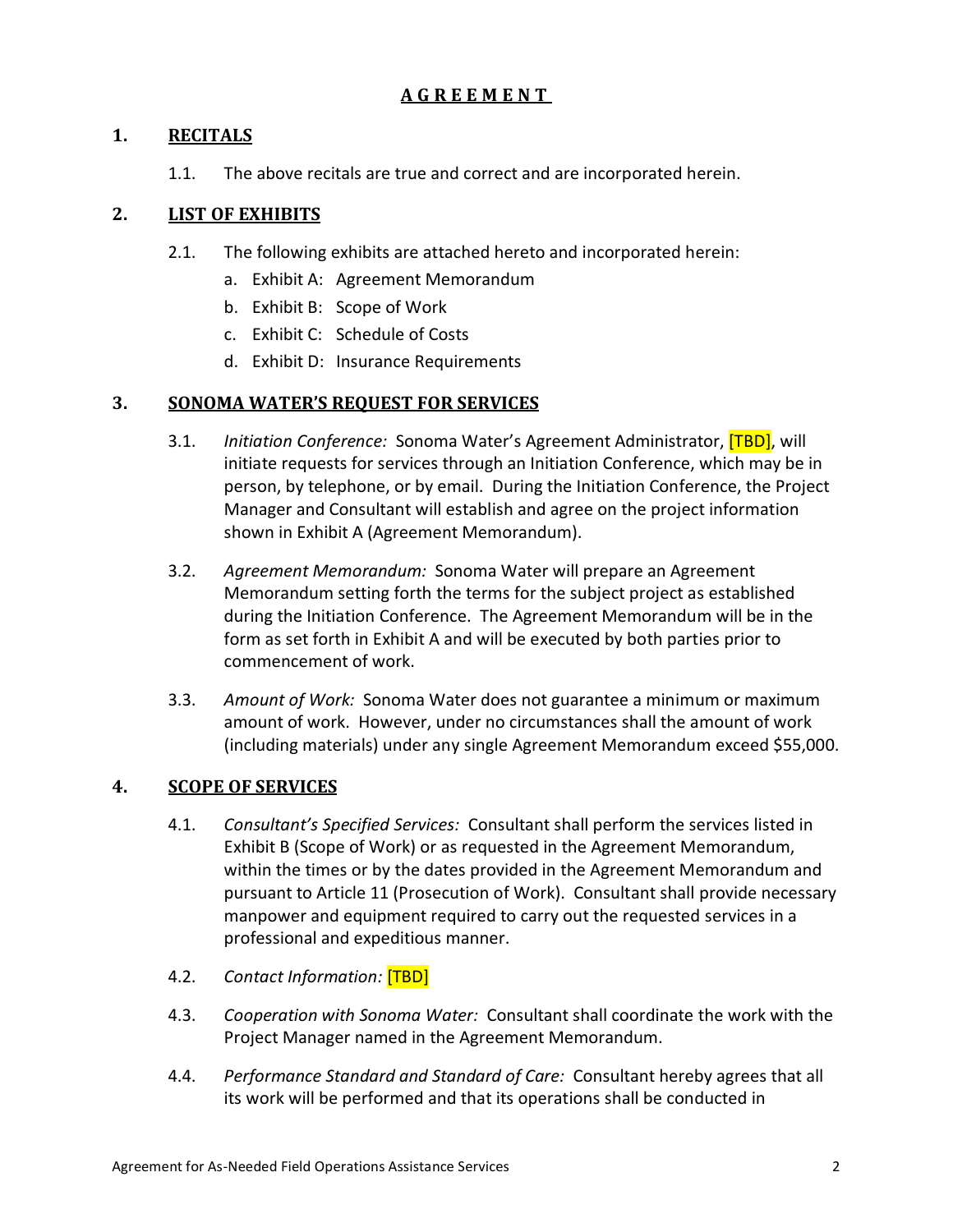accordance with the standards of a reasonable professional having specialized knowledge and expertise in the services provided under this Agreement and in accordance with all applicable federal, state and local laws, including all state and local orders and guidance related to COVID-19 as may be amended from time to time, it being understood that acceptance of Consultant's work by Sonoma Water shall not operate as a waiver or release. Sonoma Water has relied upon the professional ability and training of Consultant as a material inducement to enter into this Agreement. If Sonoma Water determines that any of Consultant's work is not in accordance with such level of competency and standard of care, Sonoma Water, in its sole discretion, shall have the right to do any or all of the following: (a) require Consultant to meet with Sonoma Water to review the quality of the work and resolve matters of concern; (b) require Consultant to repeat the work at no additional charge until it is satisfactory; (c) terminate this Agreement pursuant to the provisions of Article [8](#page-14-1) [\(Termination\)](#page-14-1); or (d) pursue any and all other remedies at law or in equity.

- *4.5. Assigned Personnel:*
	- a. Consultant shall assign only competent personnel to perform work hereunder. In the event that at any time Sonoma Water, in its sole discretion, desires the removal of any person or persons assigned by Consultant to perform work hereunder, Consultant shall remove such person or persons immediately upon receiving written notice from Sonoma Water.
	- b. Any and all persons identified in this Agreement or any exhibit hereto as the project manager, project team, or other professional performing work hereunder are deemed by Sonoma Water to be key personnel whose services were a material inducement to Sonoma Water to enter into this Agreement, and without whose services Sonoma Water would not have entered into this Agreement. Consultant shall not remove, replace, substitute, or otherwise change any key personnel without the prior written consent of Sonoma Water.
	- c. Key personnel shall be as listed in the applicable Agreement Memorandum.
	- d. In the event that any of Consultant's personnel assigned to perform services under this Agreement become unavailable due to resignation, sickness, or other factors outside of Consultant's control, Consultant shall be responsible for timely provision of adequately qualified replacements.

# **5. SAFETY**

- 5.1. *Site Safety Officer:* Prior to commencement of work, Consultant shall designate a Site Safety Officer (SSO) and alternate SSO for this work and shall provide the names, telephone and/or cellular/pager numbers of both SSOs to Project Manager. Both SSOs shall be employees of Consultant.
- 5.2. *Safety Orders:* All work shall be performed in accordance with the California Code of Regulations (CCR) Title 8, Division 1, Chapter 4 - Industrial Safety Orders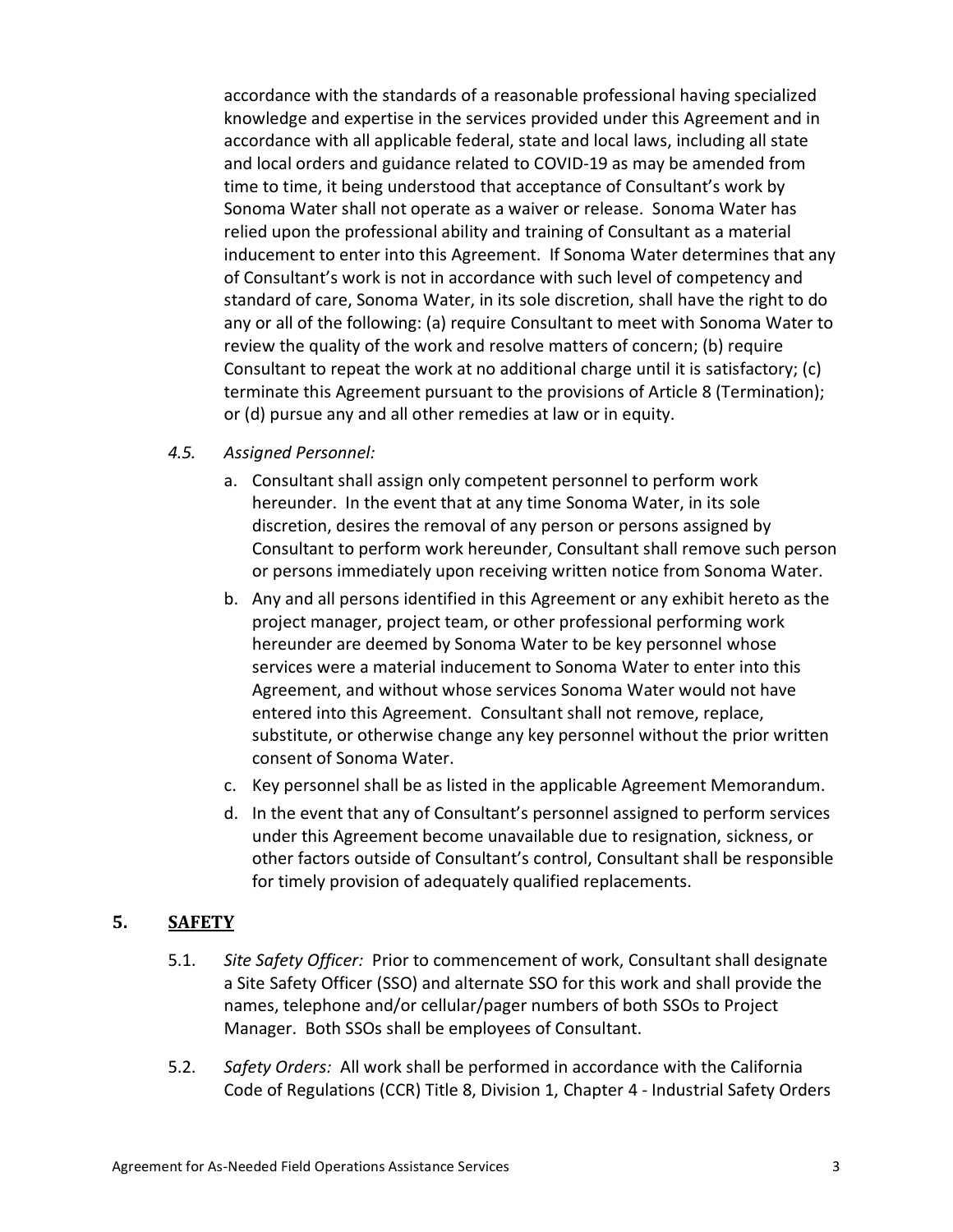and all other applicable laws to ensure the safety of the public and those performing the work.

- *5.3. Safety Plan and Program:*
	- a. Scope: Consultant shall furnish a copy of an Injury and Illness Prevention Program (IIPP) and a Site-Specific Safety and Health Plan (SSHP) for this work. Consultant shall also provide copies of applicable Material Safety Data Sheets and information regarding the SSO as described below. Plans, programs, and other information described herein shall be furnished to Sonoma Water's Project Manager prior to commencement of work.
	- b. Injury and Illness Prevention Program: Consultant's IIPP shall conform with the General Industrial Safety Orders (CCR Title 8, Division 1, Chapter 4, Subchapter 7, §3203), and the California Labor Code (§6401.7).
	- c. Site-Specific Safety and Health Plan and Monitoring: The SSHP shall describe health and safety procedures to be implemented during all phases of work in order to ensure safety of the public and those performing the work. The SSHP shall be modeled after the guidelines for a SSHP listed in CCR Title 8, Division 1, Chapter 4, Subchapter 7, section 5192, Item (b)(4).

# <span id="page-13-1"></span>**6. PAYMENT**

- 6.1. *Total Costs:* [TBD]
- 6.2. *Method of Payment:* [TBD]
- <span id="page-13-2"></span>6.3. *Invoices:* [TBD]
- 6.4. *Timing of Payments:* Unless otherwise noted in this Agreement, payments shall be made within the normal course of Sonoma Water business after presentation of an invoice in a form approved by Sonoma Water for services performed. Payments shall be made only upon the satisfactory completion of the services as determined by Sonoma Water.
- <span id="page-13-0"></span>6.5. Taxes Withheld by Sonoma Water:
	- a. Pursuant to California Revenue and Taxation Code (R&TC) section 18662, Sonoma Water shall withhold seven percent of the income paid to Consultant for services performed within the State of California under this Agreement, for payment and reporting to the California Franchise Tax Board, if Consultant does not qualify as: (1) a corporation with its principal place of business in California, (2) an LLC or Partnership with a permanent place of business in California, (3) a corporation/LLC or Partnership qualified to do business in California by the Secretary of State, or (4) an individual with a permanent residence in the State of California.
	- b. If Consultant does not qualify, as described in Paragraph [6.5.a,](#page-13-0) Sonoma Water requires that a completed and signed Form 587 be provided by Consultant in order for payments to be made. If Consultant is qualified, as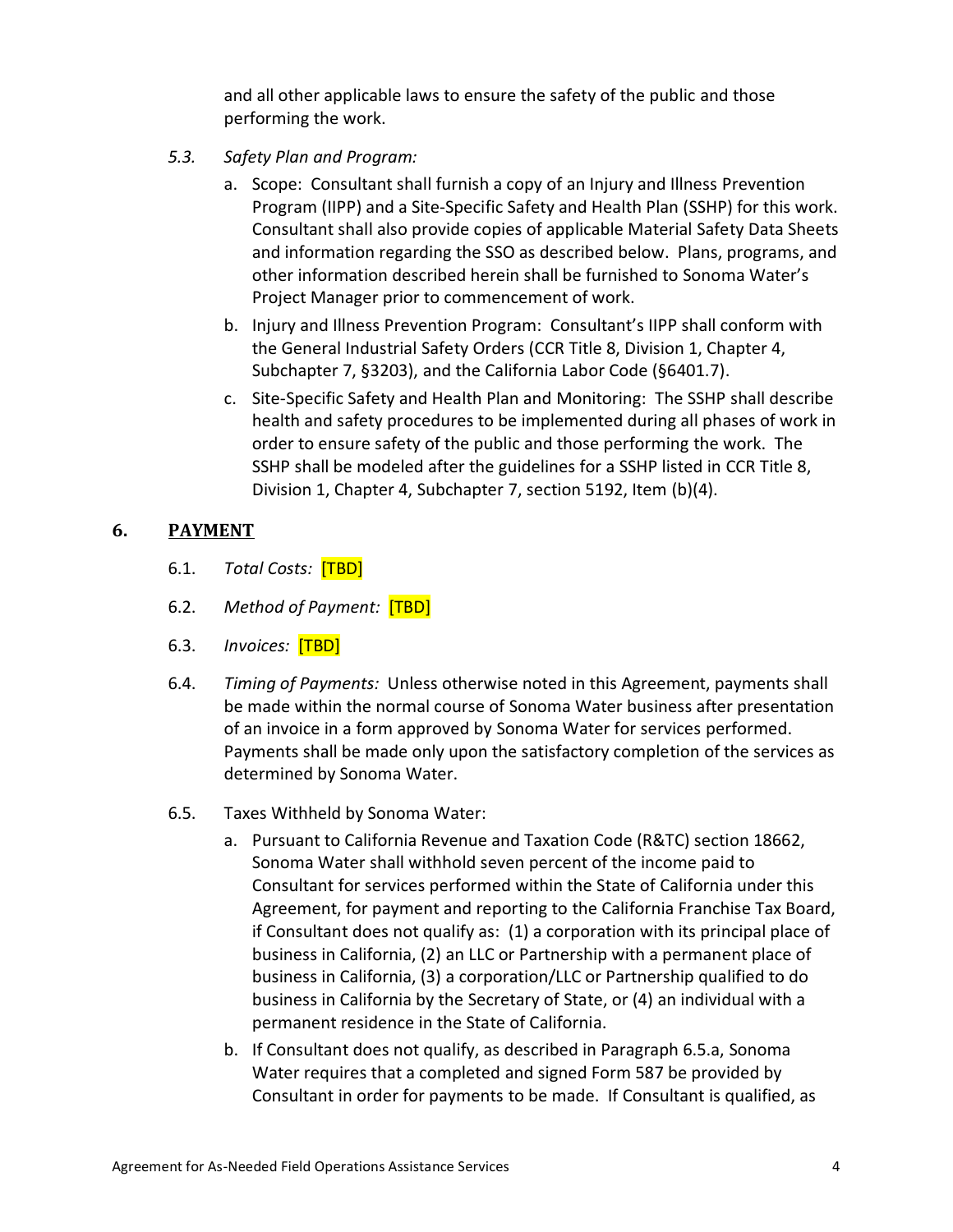described in Paragraph [6.5.a,](#page-13-0) then Sonoma Water requires a completed Form 590. Forms 587 and 590 remain valid for the duration of the Agreement provided there is no material change in facts. By signing either form, Consultant agrees to promptly notify Sonoma Water of any changes in the facts. Forms should be sent to Sonoma Water pursuant to Articl[e 18](#page-22-0) [\(Method and Place of Giving Notice, Submitting Bills, and Making Payments\)](#page-22-0) of this Agreement. To reduce the amount withheld, Consultant has the option to provide Sonoma Water with either a full or partial waiver from the State of California.

# <span id="page-14-0"></span>**7. TERM OF AGREEMENT AND COMMENCEMENT OF WORK**

- 7.1. *Term of Agreement:* This Agreement shall remain in effect until depletion of the not-to-exceed amount listed in Paragraph [6.1,](#page-13-1) or until **[TBD]**, whichever occurs first, unless terminated earlier in accordance with the provisions of Article [8](#page-14-1) [\(Termination\)](#page-14-1).
- 7.2. *Commencement of Work:* Consultant is authorized to proceed with work upon receipt of each fully executed Agreement Memorandum.

#### <span id="page-14-1"></span>**8. TERMINATION**

- 8.1. *Authority to Terminate:* Sonoma Water's right to terminate may be exercised by Sonoma County Water Agency's General Manager.
- 8.2. *Termination Without Cause:* Notwithstanding any other provision of this Agreement, at any time and without cause, Sonoma Water shall have the right, in its sole discretion, to terminate this Agreement by giving 5 days written notice to Consultant.
- <span id="page-14-2"></span>8.3. *Termination for Cause:* Notwithstanding any other provision of this Agreement, should Consultant fail to perform any of its obligations hereunder, within the time and in the manner herein provided, or otherwise violate any of the terms of this Agreement, Sonoma Water may immediately terminate this Agreement by giving Consultant written notice of such termination, stating the reason for termination.
- 8.4. *Delivery of Work Product and Final Payment Upon Termination:* In the event of termination, Consultant, within 14 days following the date of termination, shall deliver to Sonoma Water all reports, original drawings, graphics, plans, studies, and other data or documents, in whatever form or format, assembled or prepared by Consultant or Consultant's subcontractors, consultants, and other agents in connection with this Agreement subject to Paragraph [14.9](#page-19-0) and shall submit to Sonoma Water an invoice showing the services performed, hours worked, and copies of receipts for reimbursable expenses up to the date of termination.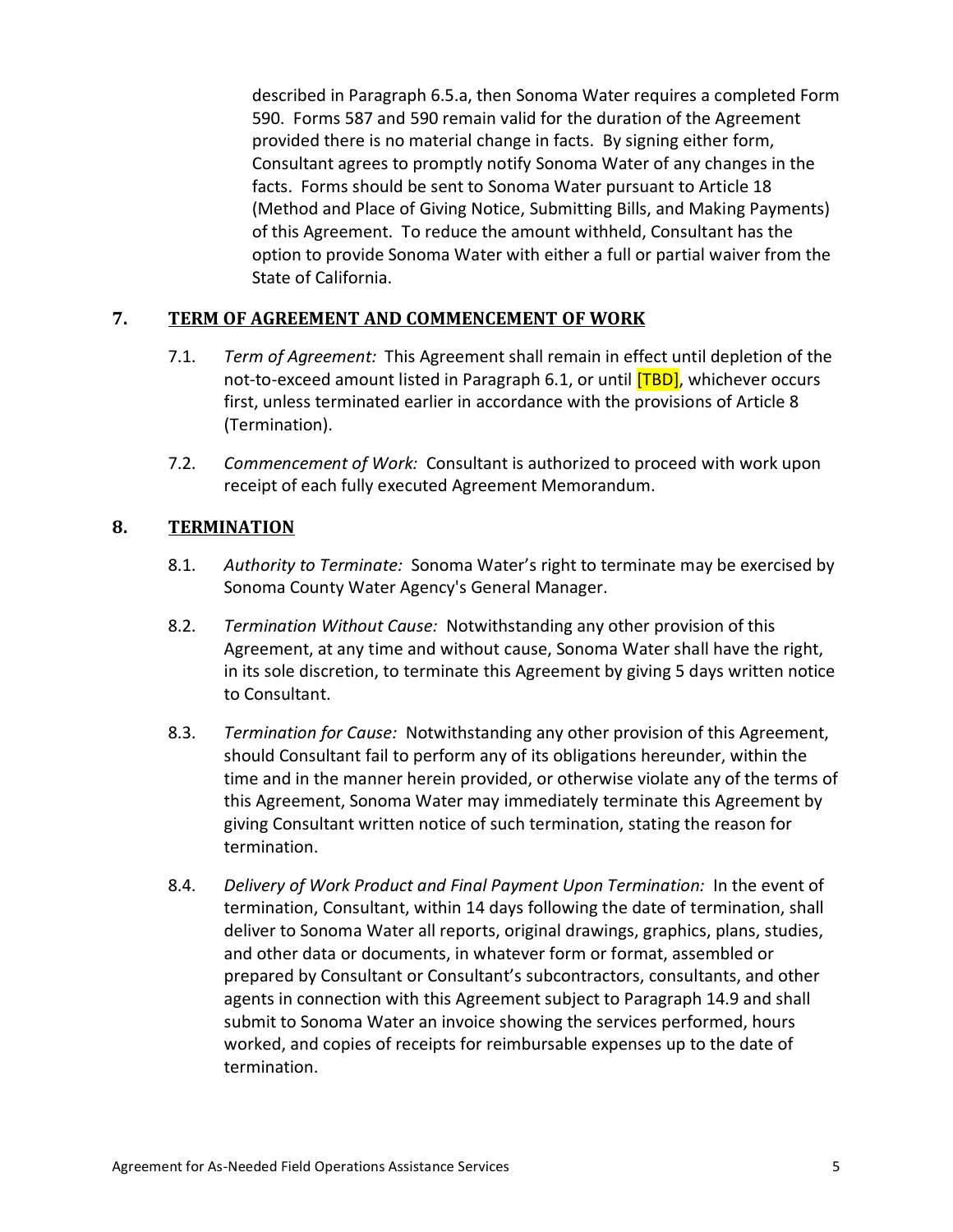8.5. *Payment Upon Termination:* Upon termination of this Agreement by Sonoma Water, Consultant shall be entitled to receive as full payment for all services satisfactorily rendered and reimbursable expenses properly incurred hereunder, an amount which bears the same ratio to the total payment specified in the Agreement as the services satisfactorily rendered hereunder by Consultant bear to the total services otherwise required to be performed for such total payment; provided, however, that if services are to be paid on a per-hour or per-day basis, then Consultant shall be entitled to receive as full payment an amount equal to the number of hours or days actually worked prior to termination multiplied by the applicable hourly or daily rate; and further provided, however, that if Sonoma Water terminates the Agreement for cause pursuant to Paragraph [8.3,](#page-14-2) Sonoma Water shall deduct from such amounts the amount of damage, if any, sustained by Sonoma Water by virtue of the breach of the Agreement by Consultant.

# <span id="page-15-0"></span>**9. INDEMNIFICATION**

9.1. Consultant agrees to accept all responsibility for loss or damage to any person or entity, including Sonoma County Water Agency, and to indemnify, hold harmless, and release Sonoma County Water Agency, its officers, agents, and employees, from and against any actions, claims, damages, liabilities, disabilities, or expenses, that may be asserted by any person or entity, including Consultant, that arise out of, pertain to, or relate to Consultant's or its agents', employees', contractors', subcontractors', or invitees' performance or obligations under this Agreement. Consultant agrees to provide a complete defense for any claim or action brought against Sonoma County Water Agency based upon a claim relating to Consultant's or its agents', employees', contractors', subcontractors', or invitees' performance or obligations under this Agreement. Consultant's obligations under this Article [9](#page-15-0) apply whether or not there is concurrent or contributory negligence on the part of Sonoma County Water Agency, but, to the extent required by law, excluding liability due to conduct of Sonoma County Water Agency. Sonoma County Water Agency shall have the right to select its legal counsel at Consultant's expense, subject to Consultant's approval, which shall not be unreasonably withheld. This indemnification obligation is not limited in any way by any limitation on the amount or type of damages or compensation payable to or for Consultant or its agents under workers' compensation acts, disability benefits acts, or other employee benefit acts.

#### **10. INSURANCE**

10.1. With respect to performance of work under this Agreement, Consultant shall maintain and shall require all of its subcontractors, consultants, and other agents to maintain, insurance as described in Exhibit D (Insurance Requirements).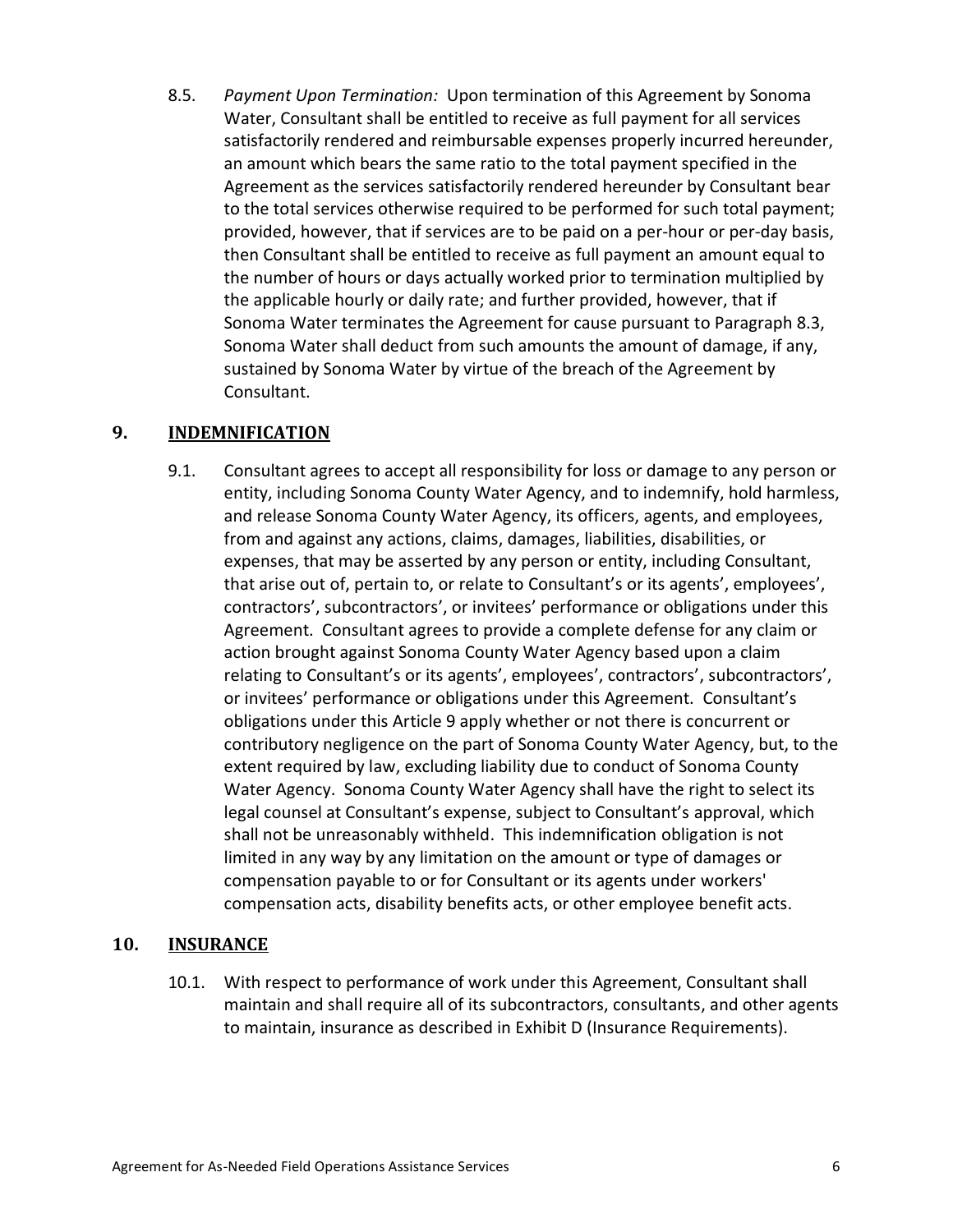# <span id="page-16-0"></span>**11. PROSECUTION OF WORK**

- 11.1. Performance of the services hereunder shall be completed within the time required within each Agreement Memorandum, provided, however, that if the performance is delayed by earthquake, flood, high water, or other Act of God or by strike, lockout, or similar labor disturbances, the time for Consultant's performance of this Agreement shall be extended by a number of days equal to the number of days Consultant has been delayed.
- 11.2. When work is requested of Consultant by Sonoma Water, all due diligence shall be exercised and the work accomplished without undue delay, within the performance time specified in the Agreement Memorandum(s).

# **12. EXTRA OR CHANGED WORK**

12.1. Extra or changed work or other changes to the Agreement may be authorized only by written amendment to this Agreement, signed by both parties. The parties expressly recognize that Sonoma Water personnel are without authorization to order extra or changed work or waive Agreement requirements. Failure of Consultant to secure such written authorization for extra or changed work shall constitute a waiver of any and all right to adjustment in the Agreement price or Agreement time due to such unauthorized work and thereafter Consultant shall be entitled to no compensation whatsoever for the performance of such work. Consultant further expressly waives any and all right or remedy by way of restitution and quantum meruit for any and all extra work performed without such express and prior written authorization of Sonoma Water.

# <span id="page-16-1"></span>**13. CONTENT ONLINE ACCESSIBILITY**

- 13.1. *Accessibility:* Sonoma Water policy requires that all documents that may be published to the Web meet accessibility standards to the greatest extent possible, and utilizing available existing technologies.
- 13.2. *Standards:* All consultants responsible for preparing content intended for use or publication on a Sonoma Water/County-managed or Sonoma Water/Countyfunded web site must comply with applicable federal accessibility standards established by 36 C.F.R. section 1194, pursuant to section 508 of the Rehabilitation Act of 1973, as amended (29 U.S.C. section 794(d)), and Sonoma Water's Web Site Accessibility Policy located at [http://sonomacounty.ca.gov/Services/Web-Standards-and-Guidelines/.](http://sonomacounty.ca.gov/Services/Web-Standards-and-Guidelines/)
- 13.3. *Certification:* With each final receivable intended for public distribution (report, presentations posted to the internet, public outreach materials), Consultant shall include a descriptive summary describing how all deliverable documents were assessed for accessibility (e.g. Microsoft Word accessibility check; Adobe Acrobat accessibility check, or other commonly accepted compliance check).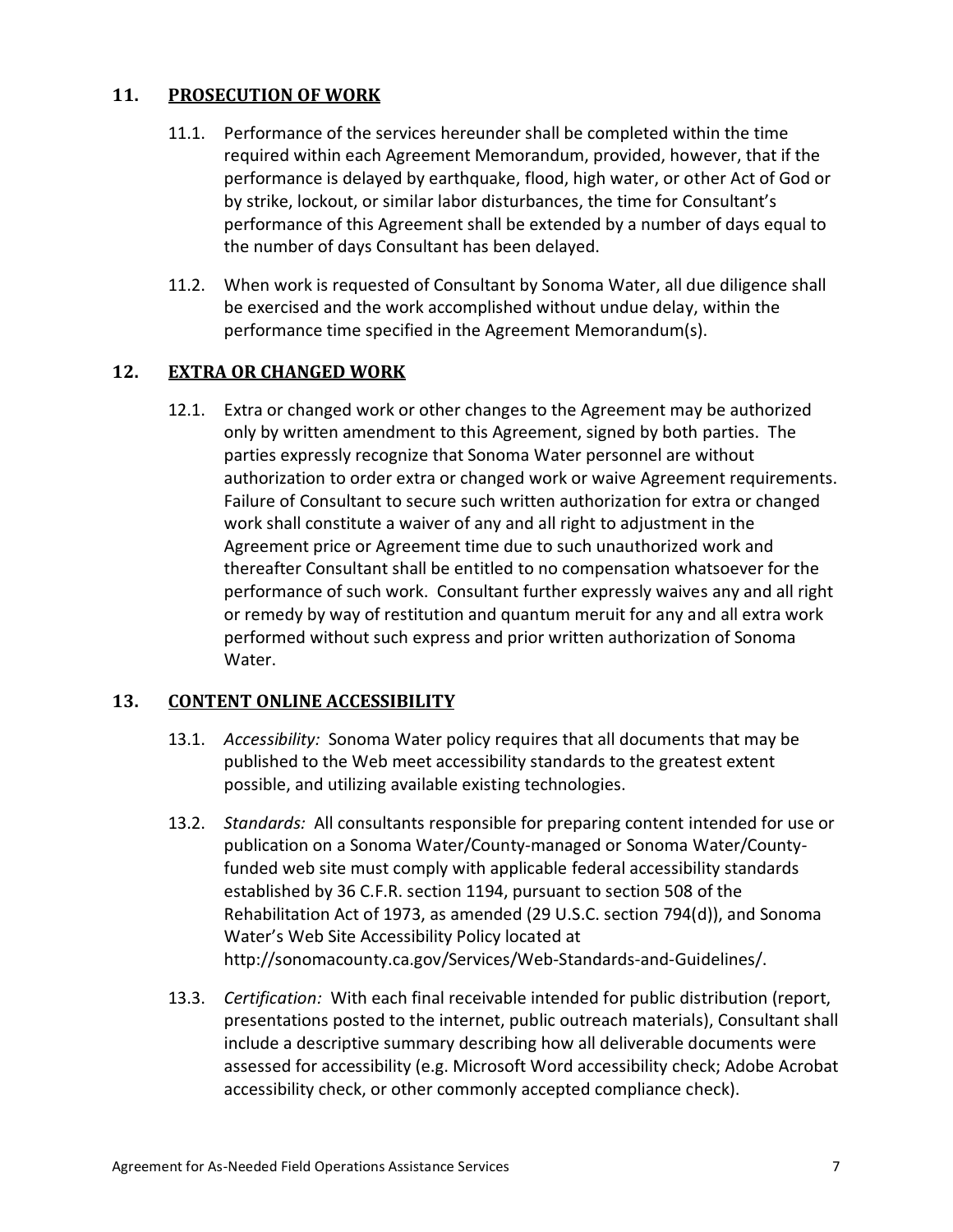- 13.4. *Alternate Format:* When it is strictly impossible due to the unavailability of technologies required to produce an accessible document, Consultant shall identify the anticipated accessibility deficiency prior to commencement of any work to produce such deliverables. Consultant agrees to cooperate with Sonoma Water staff in the development of alternate document formats to maximize the facilitative features of the impacted document(s); e.g., embedding the document with alt-tags that describe complex data/tables.
- 13.5. *Noncompliant Materials; Obligation to Cure:* Remediation of any materials that do not comply with Sonoma Water's Web Site Accessibility Policy shall be the responsibility of Consultant. If Sonoma Water, in its sole and absolute discretion, determines that any deliverable intended for use or publication on any Sonoma Water/County-managed or Sonoma Water/County-funded Web site does not comply with Sonoma Water Accessibility Standards, Sonoma Water will promptly inform Consultant in writing. Upon such notice, Consultant shall, without charge to Sonoma Water, repair or replace the non-compliant materials within such period of time as specified by Sonoma Water in writing. If the required repair or replacement is not completed within the time specified, Sonoma Water shall have the right to do any or all of the following, without prejudice to Sonoma Water's right to pursue any and all other remedies at law or in equity:
	- a. Cancel any delivery or task order
	- b. Terminate this Agreement pursuant to the provisions of Article [8](#page-14-1) [\(Termination\)](#page-14-1); and/or
	- c. In the case of custom Electronic and Information Technology (EIT) developed by Consultant for Sonoma Water, Sonoma Water may have any necessary changes or repairs performed by itself or by another contractor. In such event, Consultant shall be liable for all expenses incurred by Sonoma Water in connection with such changes or repairs.
- 13.6. *Sonoma Water's Rights Reserved:* Notwithstanding the foregoing, Sonoma Water may accept deliverables that are not strictly compliant with Sonoma Water Accessibility Standards if Sonoma Water, in its sole and absolute discretion, determines that acceptance of such products or services is in Sonoma Water's best interest.

#### **14. REPRESENTATIONS OF CONSULTANT**

14.1. *Status of Consultant:* The parties intend that Consultant, in performing the services specified herein, shall act as an independent contractor and shall control the work and the manner in which it is performed. Consultant is not to be considered an agent or employee of Sonoma Water and is not entitled to participate in any pension plan, worker's compensation plan, insurance, bonus, or similar benefits Sonoma Water provides its employees. In the event Sonoma Water exercises its right to terminate this Agreement pursuant to Article [8](#page-14-1) [\(Termination\)](#page-14-1), Consultant expressly agrees that it shall have no recourse or right of appeal under rules, regulations, ordinances, or laws applicable to employees.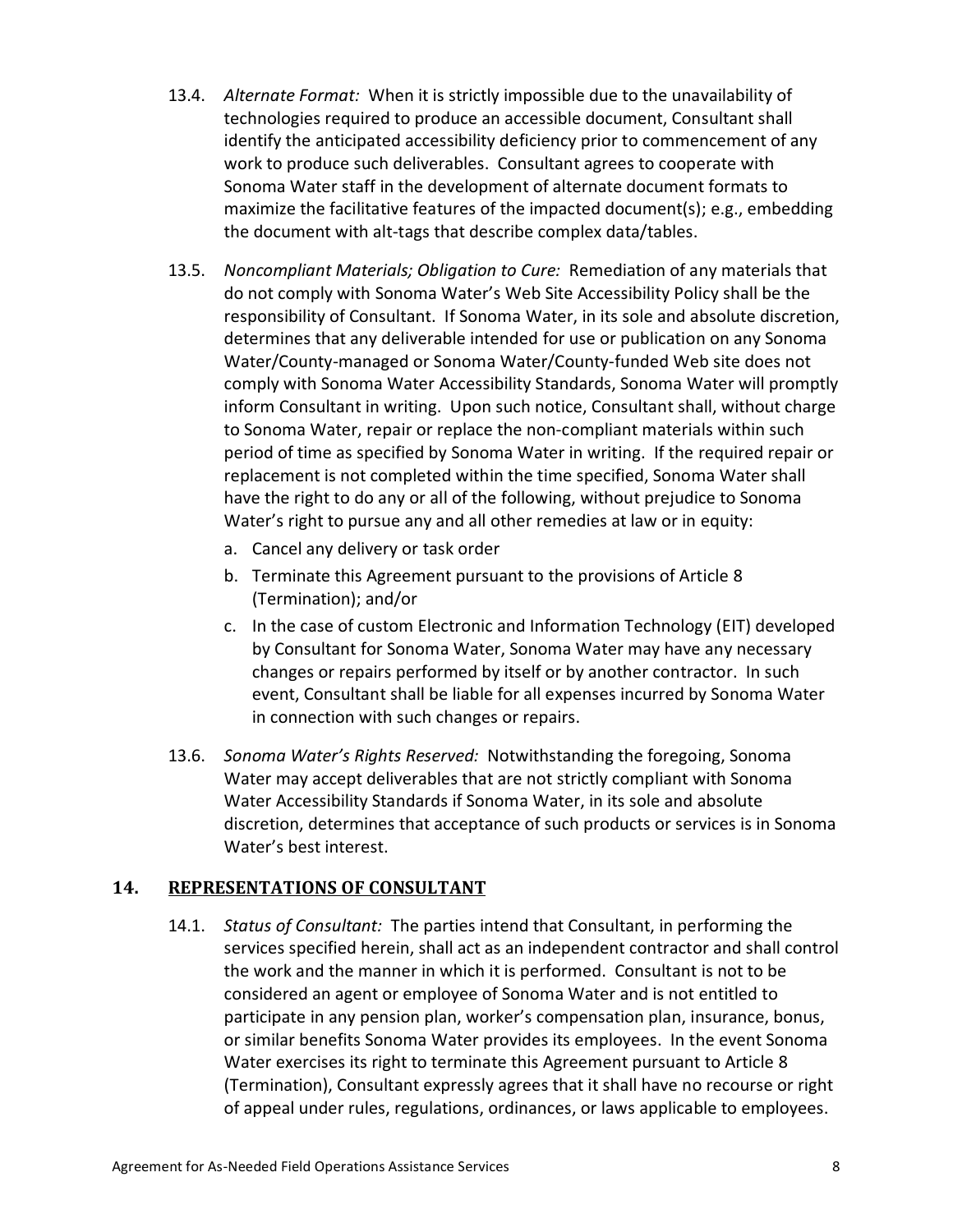- 14.2. *No Suspension or Debarment:* Consultant warrants that it is not presently debarred, suspended, proposed for debarment, declared ineligible, or voluntarily excluded from participation in covered transactions by any federal department or agency. Consultant also warrants that it is not suspended or debarred from receiving federal funds as listed in the List of Parties Excluded from Federal Procurement or Non-procurement Programs issued by the General Services Administration.
- 14.3. *Taxes:* Consultant agrees to file federal and state tax returns and pay all applicable taxes on amounts paid pursuant to this Agreement and shall be solely liable and responsible to pay such taxes and other obligations, including, but not limited to, state and federal income and FICA taxes. Consultant agrees to indemnify and hold Sonoma Water harmless from any liability which it may incur to the United States or to the State of California or to any other public entity as a consequence of Consultant's failure to pay, when due, all such taxes and obligations. In case Sonoma Water is audited for compliance regarding any withholding or other applicable taxes, Consultant agrees to furnish Sonoma Water with proof of payment of taxes on these earnings.
- 14.4. *Records Maintenance:* Consultant shall keep and maintain full and complete documentation and accounting records concerning all services performed that are compensable under this Agreement and shall make such documents and records available to Sonoma Water for inspection at any reasonable time. Consultant shall maintain such records for a period of four (4) years following completion of work hereunder.
- 14.5. *Conflict of Interest:* Consultant covenants that it presently has no interest and that it will not acquire any interest, direct or indirect, that represents a financial conflict of interest under state law or that would otherwise conflict in any manner or degree with the performance of its services hereunder. Consultant further covenants that in the performance of this Agreement no person having any such interests shall be employed. In addition, if required by law or requested to do so by Sonoma Water, Consultant shall submit a completed Fair Political Practices Commission Statement of Economic Interests (Form 700) with Sonoma Water within 30 calendar days after the Effective Date of this Agreement and each year thereafter during the term of this Agreement, or as required by state law.
- 14.6. *Statutory Compliance/Living Wage Ordinance:* Consultant agrees to comply, and to ensure compliance by its subconsultants or subcontractors, with all applicable federal, state and local laws, regulations, statutes and policies, including but not limited to the County of Sonoma Living Wage Ordinance, applicable to the services provided under this Agreement as they exist now and as they are changed, amended or modified during the term of this Agreement. Without limiting the generality of the foregoing, Consultant expressly acknowledges and agrees that this Agreement is subject to the provisions of Article XXVI of Chapter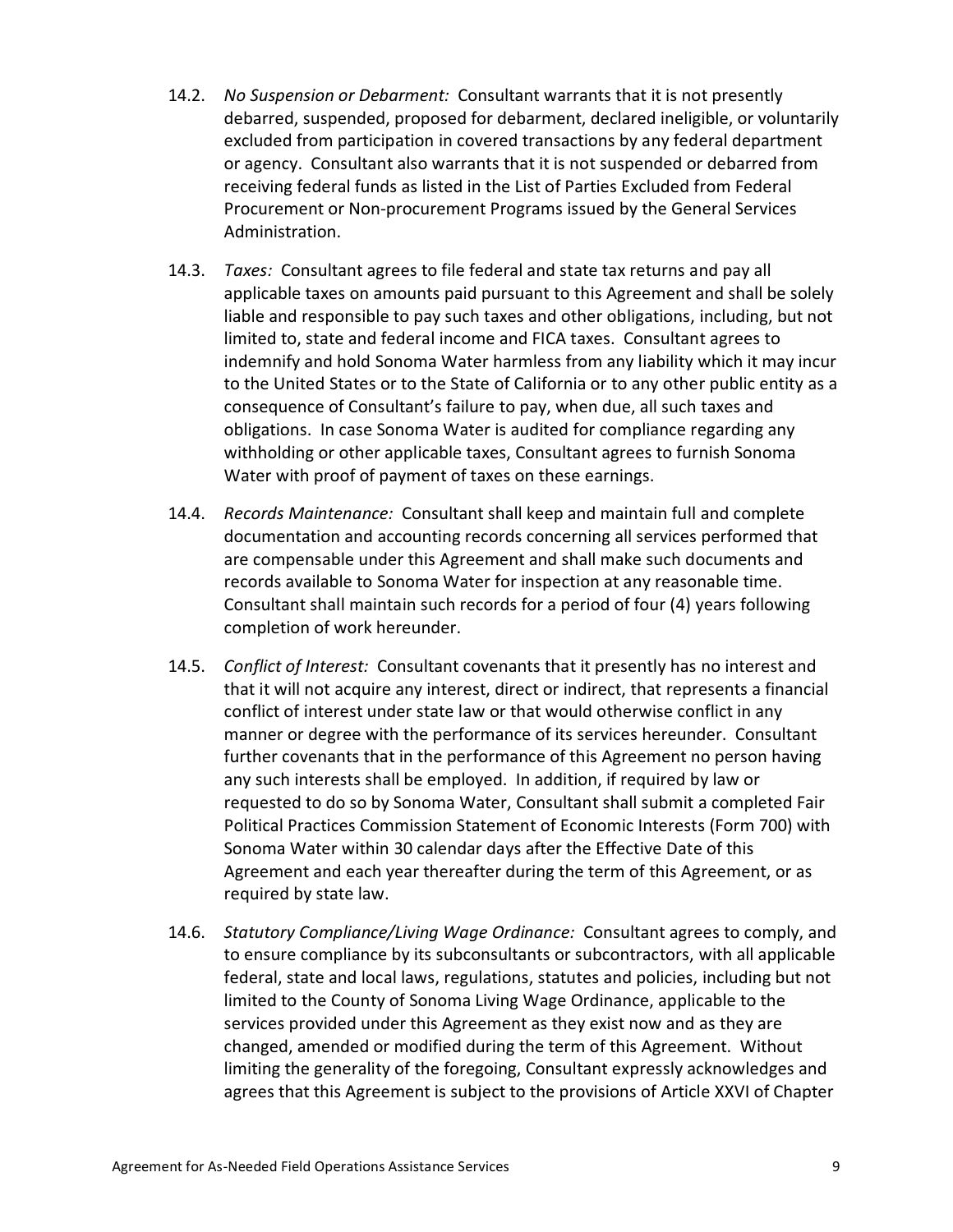2 of the Sonoma County Code, requiring payment of a living wage to covered employees. Noncompliance during the term of the Agreement will be considered a material breach and may result in termination of the Agreement or pursuit of other legal or administrative remedies.

- 14.7. *Nondiscrimination:* Consultant shall comply with all applicable federal, state, and local laws, rules, and regulations in regard to nondiscrimination in employment because of race, color, ancestry, national origin, religion, sex, marital status, age, medical condition, pregnancy, disability, sexual orientation or other prohibited basis. All nondiscrimination rules or regulations required by law to be included in this Agreement are incorporated herein by this reference.
- 14.8. *Assignment of Rights:* Consultant assigns to Sonoma Water all rights throughout the world in perpetuity in the nature of copyright, trademark, patent, right to ideas, in and to all versions of the plans and specifications, if any, now or later prepared by Consultant in connection with this Agreement. Consultant agrees to take such actions as are necessary to protect the rights assigned to Sonoma Water in this Agreement, and to refrain from taking any action which would impair those rights. Consultant's responsibilities under this provision include, but are not limited to, placing proper notice of copyright on all versions of the plans and specifications as Sonoma Water may direct, and refraining from disclosing any versions of the plans and specifications to any third party without first obtaining written permission of Sonoma Water. Consultant shall not use or permit another to use the plans and specifications in connection with this or any other project without first obtaining written permission of Sonoma Water.
- <span id="page-19-0"></span>14.9. *Ownership and Disclosure of Work Product:* All reports, original drawings, graphics, plans, studies, and other data or documents ("documents"), in whatever form or format, assembled or prepared by Consultant or Consultant's subcontractors, consultants, and other agents in connection with this Agreement shall be the property of Sonoma Water. Sonoma Water shall be entitled to immediate possession of such documents upon completion of the work pursuant to this Agreement. Upon expiration or termination of this Agreement, Consultant shall promptly deliver to Sonoma Water all such documents, which have not already been provided to Sonoma Water in such form or format as Sonoma Water deems appropriate. Such documents shall be and will remain the property of Sonoma Water without restriction or limitation. Consultant may retain copies of the above described documents but agrees not to disclose or discuss any information gathered, discovered, or generated in any way through this Agreement without the express written permission of Sonoma Water.
- <span id="page-19-1"></span>14.10. *Zone Liability:* The term "Zone" or "Zones" as used in this Paragraph [14.10](#page-19-1) shall mean any applicable Sanitation Zone or Flood Protection Zone, as described in Recital [A](#page-10-0) of this Agreement. To the extent any work under this Agreement relates to Zone activities, Consultant shall be paid exclusively from Zone funds. Consultant agrees that Consultant shall make no claim for compensation for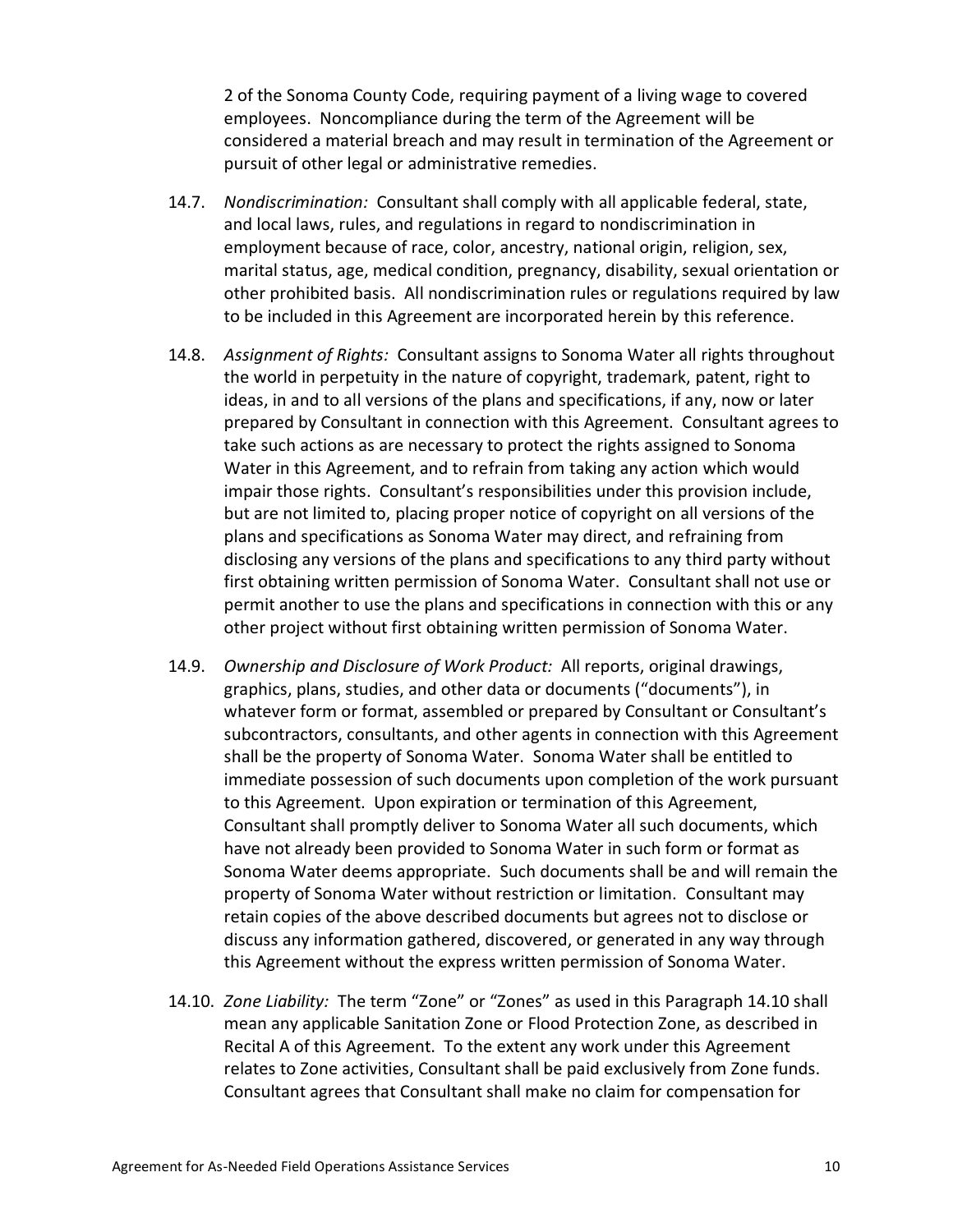Consultant's services against other funds available to Sonoma County Water Agency and Consultant expressly waives any right to be compensated from other funds available to Sonoma County Water Agency. In addition, Consultant acknowledges that West's Annotated California Codes Water Code Appendix Chapter 53-8 provides that certain judgments or claims against Sonoma County Water Agency based on causes of action arising from Zone activities may be made only from funds of those Zones.

#### <span id="page-20-0"></span>**15. PREVAILING WAGES**

- 15.1. *General:* Consultant shall pay to any worker on the job for whom prevailing wages have been established an amount equal to or more than the general prevailing rate of per diem wages for (1) work of a similar character in the locality in which the work is performed and (2) legal holiday and overtime work in said locality. The per diem wages shall be an amount equal to or more than the stipulated rates contained in a schedule that has been ascertained and determined by the Director of the State Department of Industrial Relations and Sonoma Water to be the general prevailing rate of per diem wages for each craft or type of workman or mechanic needed to execute this Agreement. Consultant shall also cause a copy of this determination of the prevailing rate of per diem wages to be posted at each site work is being performed, in addition to all other job site notices prescribed by regulation. Copies of the prevailing wage rate of per diem wages are on file at Sonoma Water and will be made available to any person upon request.
- 15.2. *Compliance Monitoring and Registration:* This project is subject to compliance monitoring and enforcement by the Department of Industrial Relations. Consultant shall furnish and shall require all subcontractors to furnish the records specified in Labor Code section 1776 (e.g. electronic certified payroll records) directly to the Labor Commissioner in a format prescribed by the Labor Commissioner at least monthly (Labor Code section 1771.4(a)(3)). Consultant and all subcontractors performing work that requires payment of prevailing wages shall be registered and qualified to perform public work pursuant to Labor Code section 1725.5 as a condition to engage in the performance of any services under this Agreement.
- 15.3. *Subcontracts:* Consultant shall insert in every subcontract or other arrangement which Consultant may make for performance of such work or labor on work provided for in the Agreement, provision that Subcontractor shall pay persons performing labor or rendering service under subcontract or other arrangement not less than the general prevailing rate of per diem wages for work of a similar character in the locality in which the work is performed, and not less than the general prevailing rate of per diem wages for holiday and overtime work fixed in the Labor Code. Pursuant to Labor Code section 1775(b)(1), Consultant shall provide to each Subcontractor a copy of sections 1771, 1775, 1776, 1777.5, 1813, and 1815 of the Labor Code.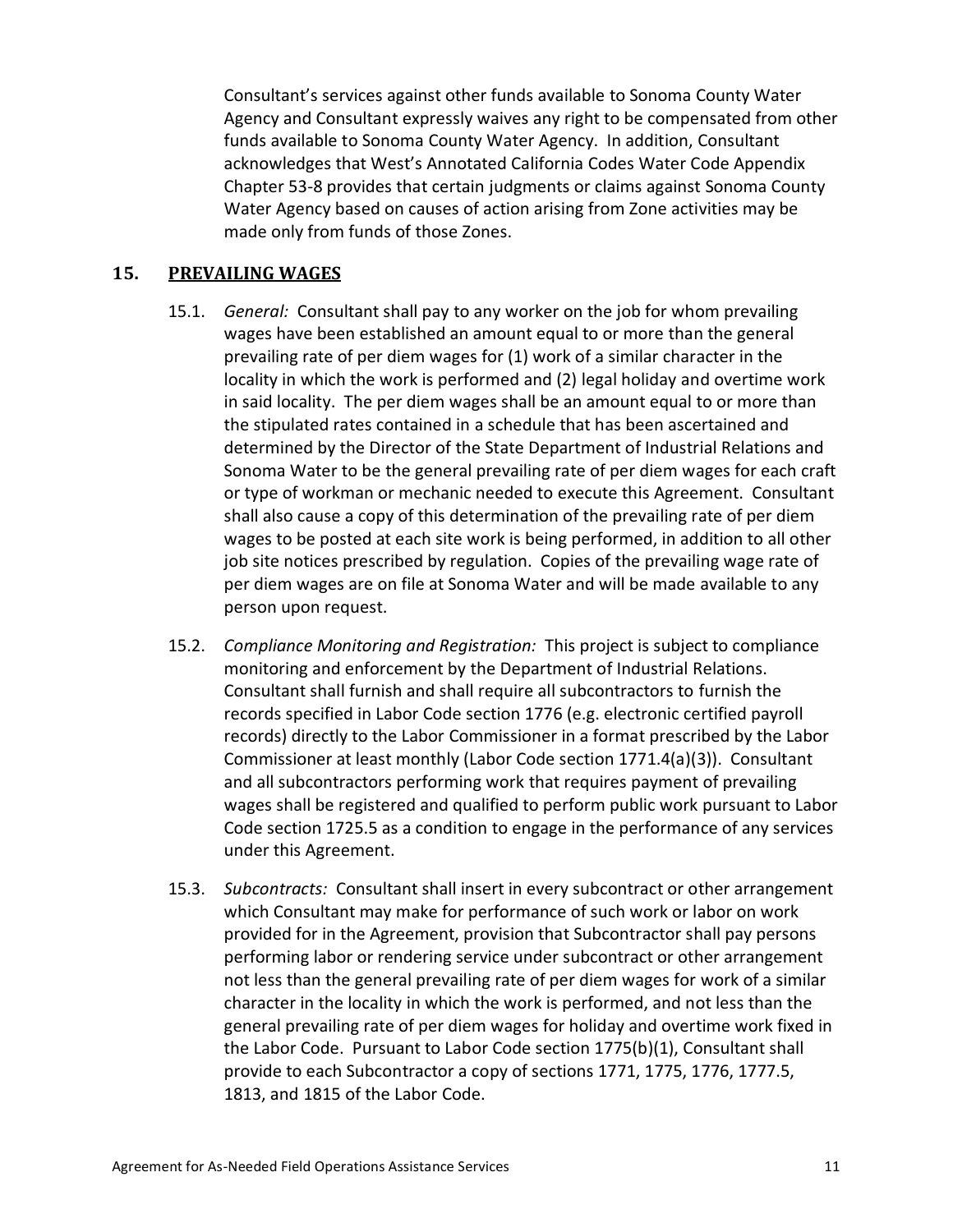15.4. *Compliance with Law:* Consultant stipulates that it shall comply with all applicable wage and hour laws, including without limitation Labor Code sections 1725.5, 1775, 1776, 1777.5, 1813, and 1815 and California Code of Regulations, Title 8, section 16000, et seq.

# **16. DEMAND FOR ASSURANCE**

16.1. Each party to this Agreement undertakes the obligation that the other's expectation of receiving due performance will not be impaired. When reasonable grounds for insecurity arise with respect to the performance of either party, the other may in writing demand adequate assurance of due performance and until such assurance is received may, if commercially reasonable, suspend any performance for which the agreed return has not been received. "Commercially reasonable" includes not only the conduct of a party with respect to performance under this Agreement, but also conduct with respect to other agreements with parties to this Agreement or others. After receipt of a justified demand, failure to provide within a reasonable time, but not exceeding thirty (30) days, such assurance of due performance as is adequate under the circumstances of the particular case is a repudiation of this Agreement. Acceptance of any improper delivery, service, or payment does not prejudice the aggrieved party's right to demand adequate assurance of future performance. Nothing in this Article [15](#page-20-0) limits Sonoma Water's right to terminate this Agreement pursuant to Article [8](#page-14-1) [\(Termination\)](#page-14-1).

# **17. ASSIGNMENT AND DELEGATION**

- 17.1. *Consent:* Neither party hereto shall assign, delegate, sublet, or transfer any interest in or duty under this Agreement without the prior written consent of the other, and no such transfer shall be of any force or effect whatsoever unless and until the other party shall have so consented.
- <span id="page-21-0"></span>17.2. *Subcontracts:* Notwithstanding the foregoing, Consultant may enter into subcontracts with the subconsultants specifically identified herein. If no subconsultants are listed, then no subconsultants will be utilized in the performance of the work specified in this Agreement.
- <span id="page-21-1"></span>17.3. *Change of Subcontractors or Subconsultants:* If, after execution of the Agreement, parties agree that subconsultants not listed in Paragraph [17.2](#page-21-0) will be utilized, Consultant may enter into subcontracts with subconsultants to perform other specific duties pursuant to the provisions of this Paragraph [17.2.](#page-21-1) The following provisions apply to any subcontract entered into by Consultant other than those listed in Paragraph [17.2:](#page-21-0)
	- a. Prior to entering into any contract with subconsultant, Consultant shall obtain Sonoma Water approval of subconsultant.
	- b. All agreements with subconsultants shall (a) contain indemnity requirements in favor of Sonoma Water in substantially the same form as that contained in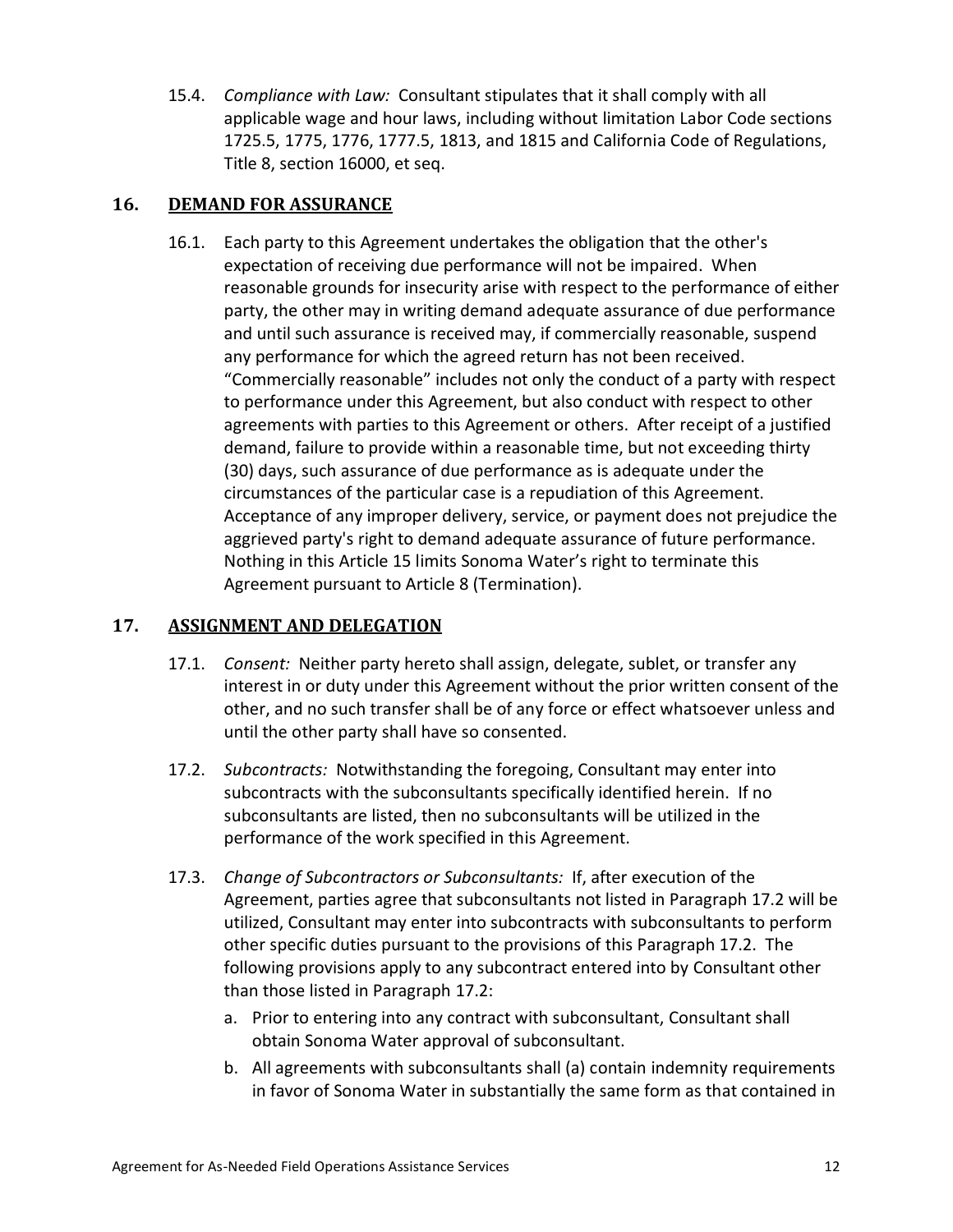Article [9](#page-15-0) [\(Indemnification\)](#page-15-0), (b) contain language that the subconsultant may be terminated with or without cause upon reasonable written notice, and (c) prohibit the assignment or delegation of work under the agreement to any third party.

17.4. *Summary of Subconsultants' Work:* Consultant shall provide Sonoma Water with a summary of work performed by subconsultants with each invoice submitted under Paragraph [6.3.](#page-13-2) Such summary shall identify the individuals performing work on behalf of subconsultants and the total amount paid to subconsultant, broken down by the tasks listed in the Scope of Work.

# <span id="page-22-0"></span>**18. METHOD AND PLACE OF GIVING NOTICE, SUBMITTING BILLS, AND MAKING PAYMENTS**

- 18.1. *Method of Delivery:* All notices, bills, and payments shall be made in writing and shall be given by personal delivery, U.S. Mail, courier service, or electronic means. Notices, bills, and payments shall be addressed as specified in Paragraph [4.2.](#page-11-0)
- 18.2. *Receipt:* When a notice, bill, or payment is given by a generally recognized overnight courier service, the notice, bill, or payment shall be deemed received on the next business day. When a copy of a notice, bill, or payment is sent by electronic means, the notice, bill, or payment shall be deemed received upon transmission as long as (1) the original copy of the notice, bill, or payment is deposited in the U.S. mail and postmarked on the date of the electronic transmission (for a payment, on or before the due date), (2) the sender has a written confirmation of the electronic transmission, and (3) the electronic transmission is transmitted before 5 p.m. (recipient's time). In all other instances, notices, bills, and payments shall be effective upon receipt by the recipient. Changes may be made in the names and addresses of the person to whom notices are to be given by giving notice pursuant to this Article [18.](#page-22-0)

# **19. MISCELLANEOUS PROVISIONS**

- 19.1. *No Bottled Water:* In accordance with Sonoma Water Resolution No. 09-0920, dated September 29, 2009, no Sonoma Water funding shall be used to purchase single-serving, disposable water bottles for use in Sonoma Water facilities or at Sonoma Water-sponsored events. This restriction shall not apply when potable water is not available.
- 19.2. *No Waiver of Breach:* The waiver by Sonoma Water of any breach of any term or promise contained in this Agreement shall not be deemed to be a waiver of such term or promise or any subsequent breach of the same or any other term or promise contained in this Agreement.
- 19.3. *Construction:* To the fullest extent allowed by law, the provisions of this Agreement shall be construed and given effect in a manner that avoids any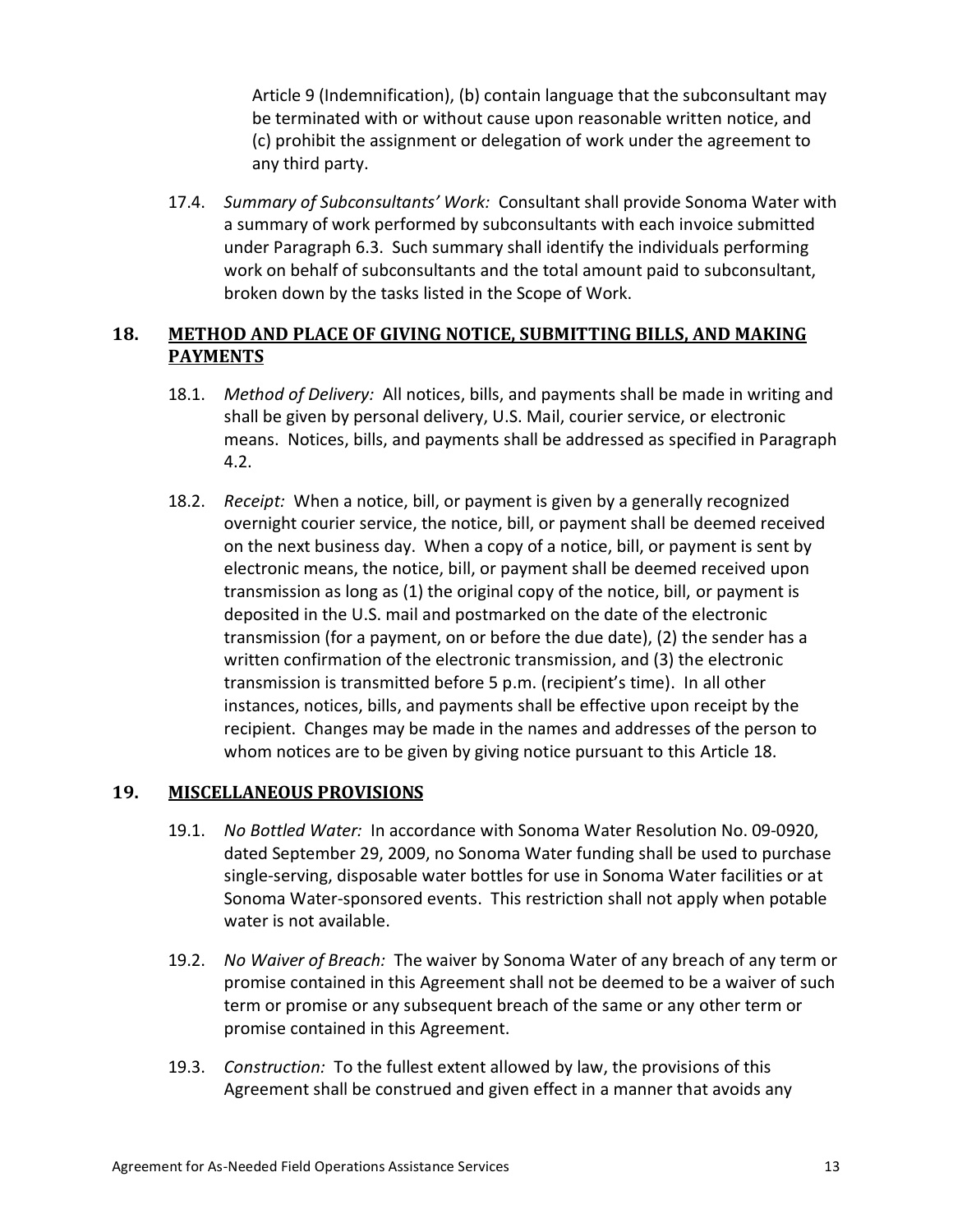violation of statute, ordinance, regulation, or law. The parties covenant and agree that in the event that any provision of this Agreement is held by a court of competent jurisdiction to be invalid, void, or unenforceable, the remainder of the provisions hereof shall remain in full force and effect and shall in no way be affected, impaired, or invalidated thereby. Consultant and Sonoma Water acknowledge that they have each contributed to the making of this Agreement and that, in the event of a dispute over the interpretation of this Agreement, the language of the Agreement will not be construed against one party in favor of the other. Consultant and Sonoma Water acknowledge that they have each had an adequate opportunity to consult with counsel in the negotiation and preparation of this Agreement.

- 19.4. *Consent:* Wherever in this Agreement the consent or approval of one party is required to an act of the other party, such consent or approval shall not be unreasonably withheld or delayed.
- 19.5. *No Third-Party Beneficiaries:* Except as provided in Article [9](#page-15-0) [\(Indemnification\)](#page-15-0), nothing contained in this Agreement shall be construed to create and the parties do not intend to create any rights in third parties.
- 19.6. *Applicable Law and Forum:* This Agreement shall be construed and interpreted according to the substantive law of California, regardless of the law of conflicts to the contrary in any jurisdiction. Any action to enforce the terms of this Agreement or for the breach thereof shall be brought and tried in Santa Rosa or in the forum nearest to the City of Santa Rosa, in the County of Sonoma.
- 19.7. *Captions:* The captions in this Agreement are solely for convenience of reference. They are not a part of this Agreement and shall have no effect on its construction or interpretation.
- 19.8. *Merger:* This writing is intended both as the final expression of the Agreement between the parties hereto with respect to the included terms and as a complete and exclusive statement of the terms of the Agreement, pursuant to Code of Civil Procedure section 1856. Each Party acknowledges that, in entering into this Agreement, it has not relied on any representation or undertaking, whether oral or in writing, other than those which are expressly set forth in this Agreement. No modification of this Agreement shall be effective unless and until such modification is evidenced by a writing signed by both parties.
- 19.9. *Survival of Terms:* All express representations, waivers, indemnifications, and limitations of liability included in this Agreement will survive its completion or termination for any reason.
- 19.10. *Time of Essence:* Time is and shall be of the essence of this Agreement and every provision hereof.
- <span id="page-23-0"></span>19.11. *Digital Signature(s):* Consultant shall use either physical or digital signature(s) to execute this Agreement, or to execute documents required to be executed by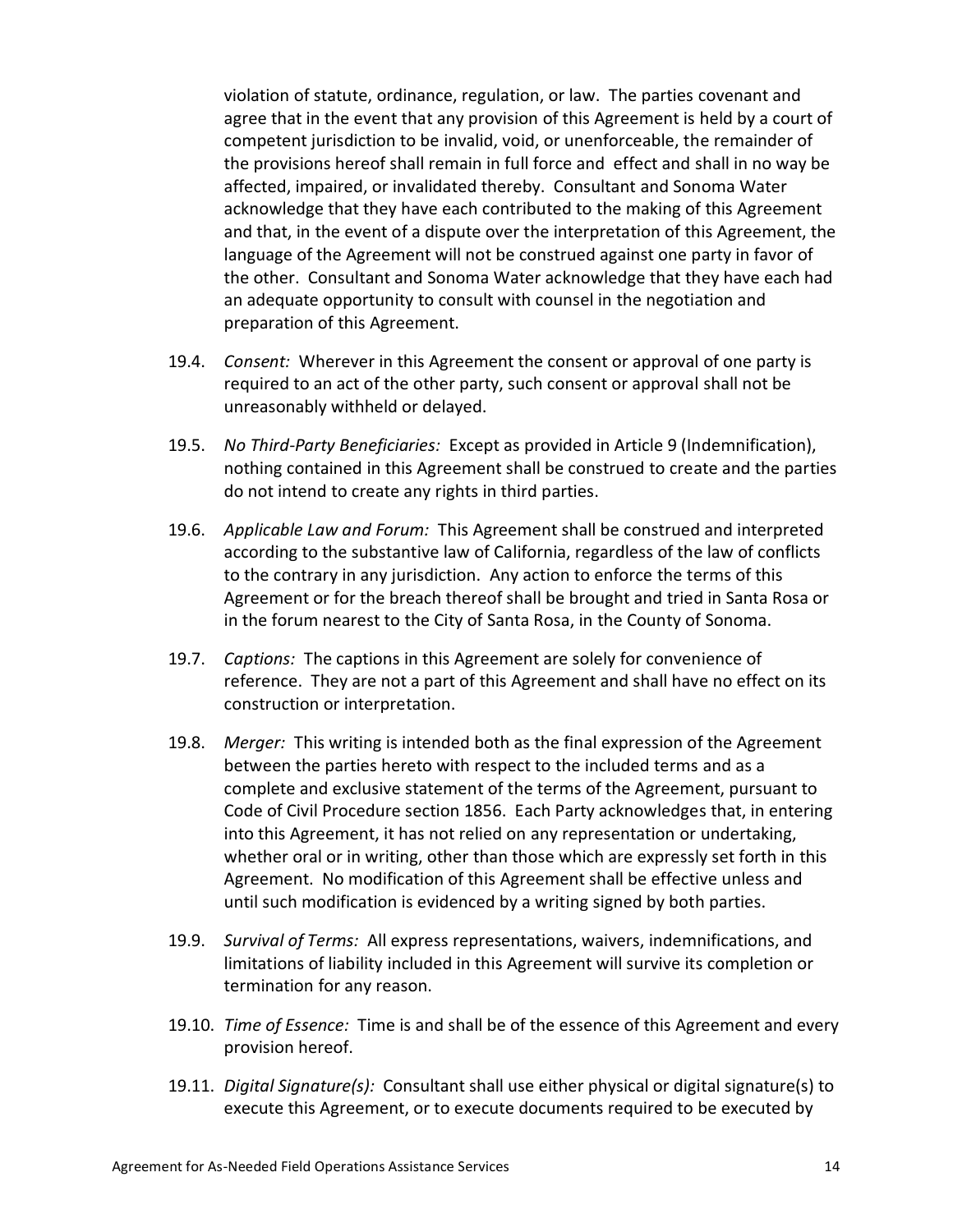this Agreement. Digital signature(s) must comply with Government Code section 16.5. By using digital signature(s), Consultant warrants and represents that it intends the digital signature to have the same force and effect as the use of a manual signature. Electronic signature(s) are not allowed.

/ / /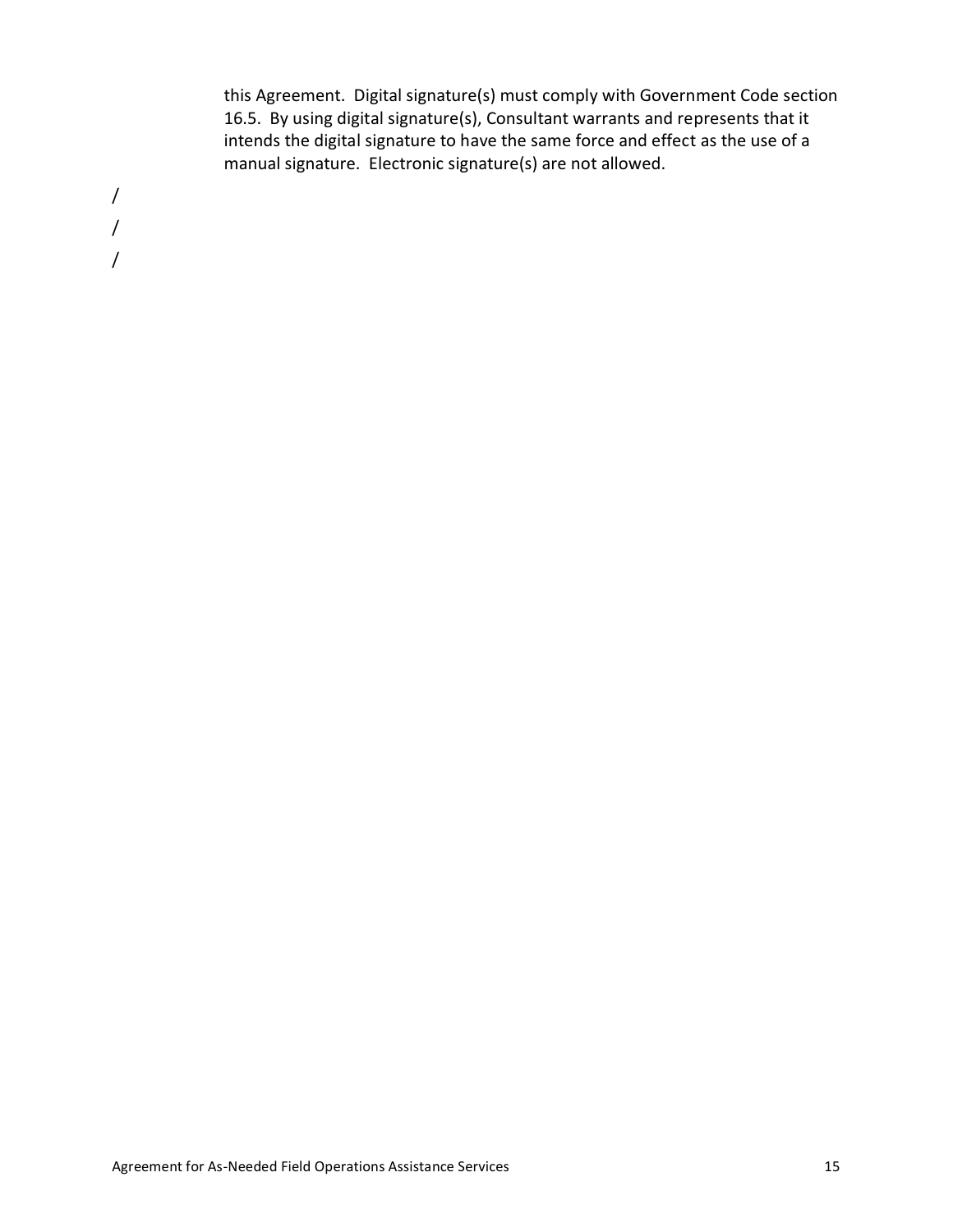IN WITNESS WHEREOF, the parties hereto have executed this Agreement as of the date last signed by the parties to the Agreement.

```
[TBD]
```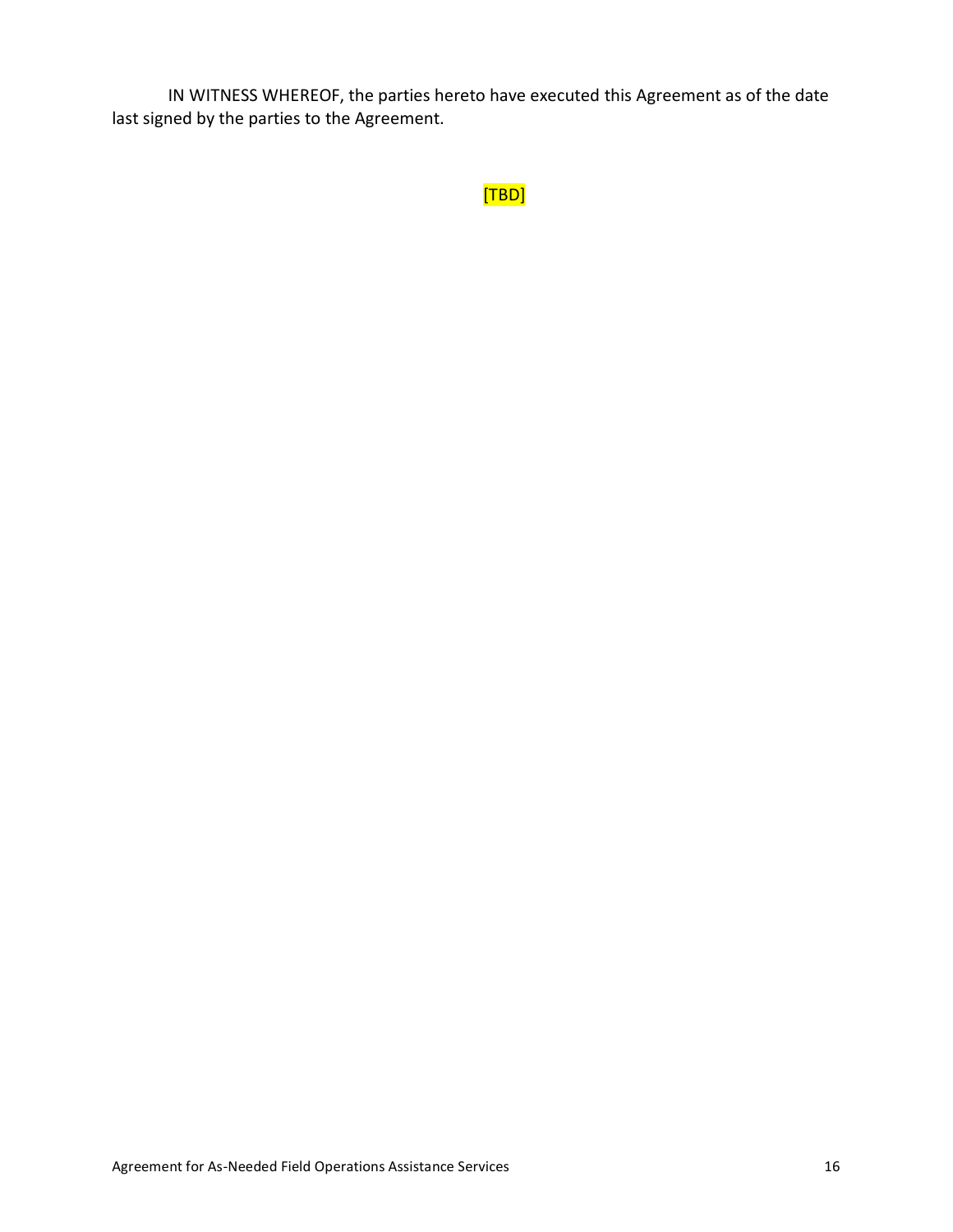# **Exhibit A**

### **Agreement Memorandum No.**

TW 21/22-046

Consultant shall perform the services as outlined in Exhibit B (Scope of Work) of the Agreement and as modified below, if applicable, within the times or by the dates provided for herein. The amount of work (including materials) under this Agreement Memorandum shall not exceed \$55,000 unless approved by County Counsel.

|    | A. Date of Initiation Conference:                                                                      |  |
|----|--------------------------------------------------------------------------------------------------------|--|
|    | B. Project Manager Name:                                                                               |  |
|    | C. Project Manager Phone:                                                                              |  |
|    | D. Project Manager E-mail:                                                                             |  |
|    | E. Project Name:                                                                                       |  |
|    | F. Project Location                                                                                    |  |
|    | G. Project-Activity Code:                                                                              |  |
|    | H. Schedule for receipt of work product(s):<br>Draft Due: [TBD]<br>Final Due: [TBD]                    |  |
| I. | Not-to-exceed amount for this Agreement<br>Memorandum:                                                 |  |
| J. | List of key personnel or authorized<br>subcontractors, if applicable:                                  |  |
| К. | Modifications to Exhibit B (Scope of Work),<br>additional requirements, or attach additional<br>sheet: |  |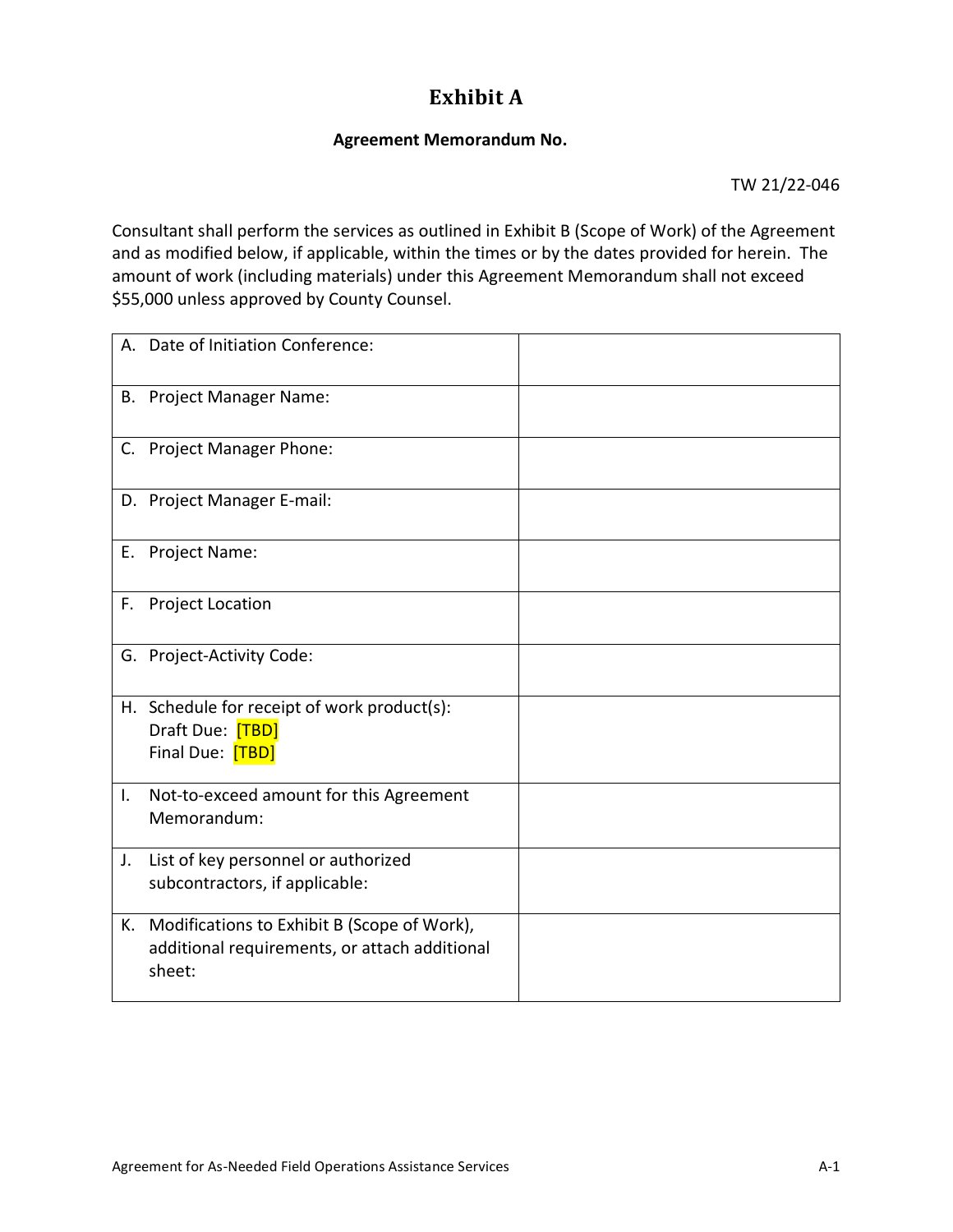| Comply with provisions of Paragraph 19.11 (Digital Signature(s)) if applicable.                  |                                                                                                                                                                                                                                     |  |
|--------------------------------------------------------------------------------------------------|-------------------------------------------------------------------------------------------------------------------------------------------------------------------------------------------------------------------------------------|--|
| [TBD]                                                                                            | <b>Sonoma County Water Agency</b>                                                                                                                                                                                                   |  |
|                                                                                                  | Reviewed by Project Manager:                                                                                                                                                                                                        |  |
|                                                                                                  |                                                                                                                                                                                                                                     |  |
|                                                                                                  | [TBD], Agreement Administrator                                                                                                                                                                                                      |  |
| Sonoma Water copies to:<br><b>Accounting and Records</b><br>Joan Hultberg<br><b>Brad Elliott</b> | Date: <u>Date: Explorer</u> Partnership and the second partnership and the second partnership and the second partnership and the second partnership and the second partnership and the second partnership and the second partnershi |  |
|                                                                                                  | Reviewed and approved (Required if over<br>$$55,000$ :                                                                                                                                                                              |  |
|                                                                                                  |                                                                                                                                                                                                                                     |  |

[TBD], Deputy County Counsel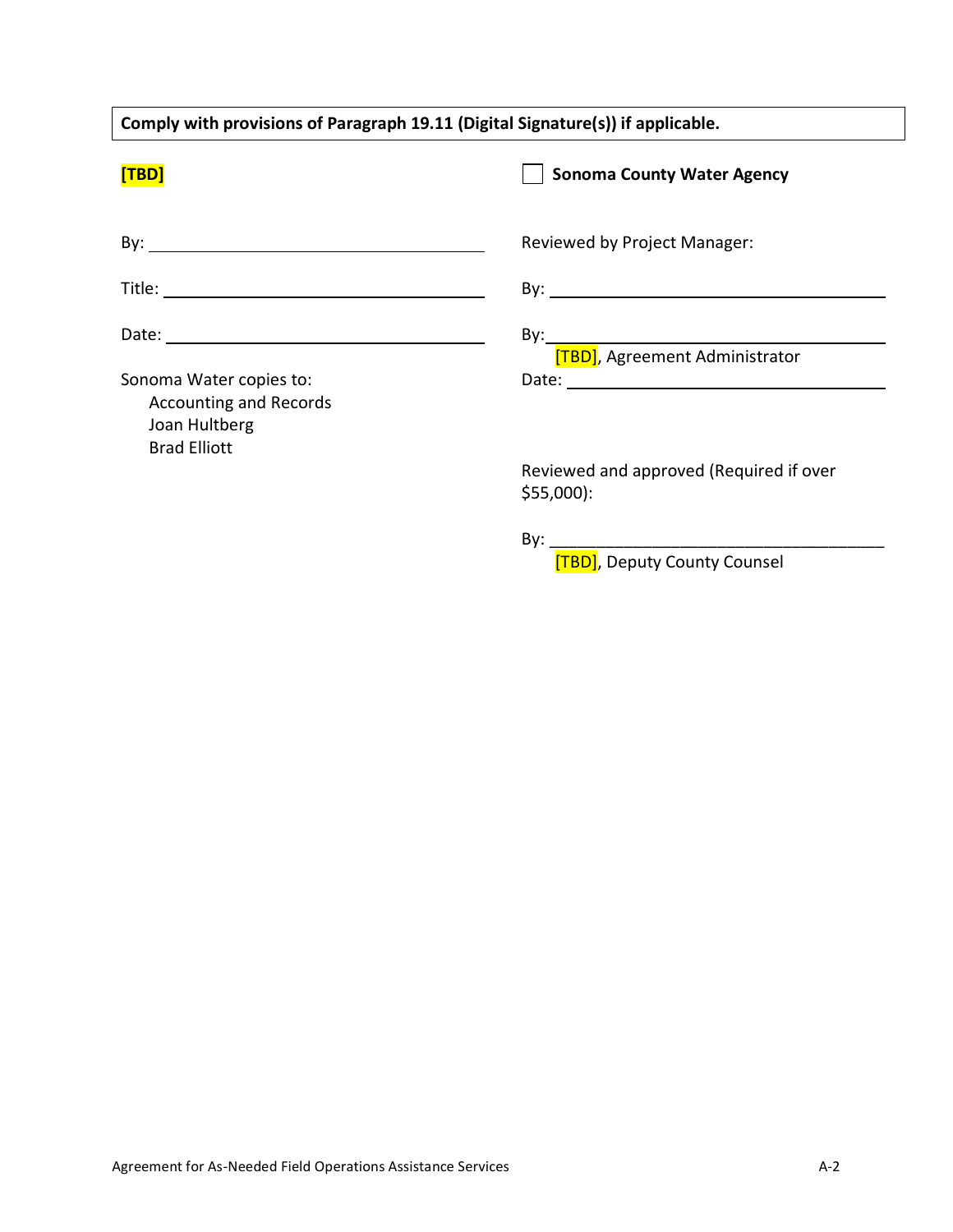# **Exhibit B**

# **Scope of Work**

# **1. TASKS**

- 1.1. Requested services may include, but are not limited to, the following:
	- a. Sediment removal
	- b. Harvesting willow cuttings
	- c. Planting willow cuttings
	- d. Planting container plants
	- e. Conducting bio-technical repairs (such as willow baffles)
	- f. Hydroseeding
	- g. Installing erosion-control fabric

# **2. DELIVERABLES**

- 2.1. Review and Acceptance of Deliverables
	- a. First Draft: Prepare each deliverable in draft form and submit to Sonoma Water for review and approval in accordance with the date listed for the deliverable in the applicable Agreement Memorandum. Sonoma Water will return the draft deliverable to Consultant with comments or approval in writing.
	- b. Subsequent Draft(s): If Sonoma Water requests revisions, revise the draft deliverable and resubmit for Sonoma Water approval.
	- c. Final: Following Sonoma Water approval and prior to Sonoma Water's acceptance of work under this Agreement, submit the final approved deliverable to Sonoma Water in accordance with the date listed for this deliverable in the applicable Agreement Memorandum.
- 2.2. In addition to the requirements above, if any, submit one electronic copy in PDF format (emailed, on USB flash drive, or via internet) of each final deliverable to Sonoma Water.
- 2.3. Comply with requirements of Article [13 \(Content Online Accessibility\)](#page-16-1).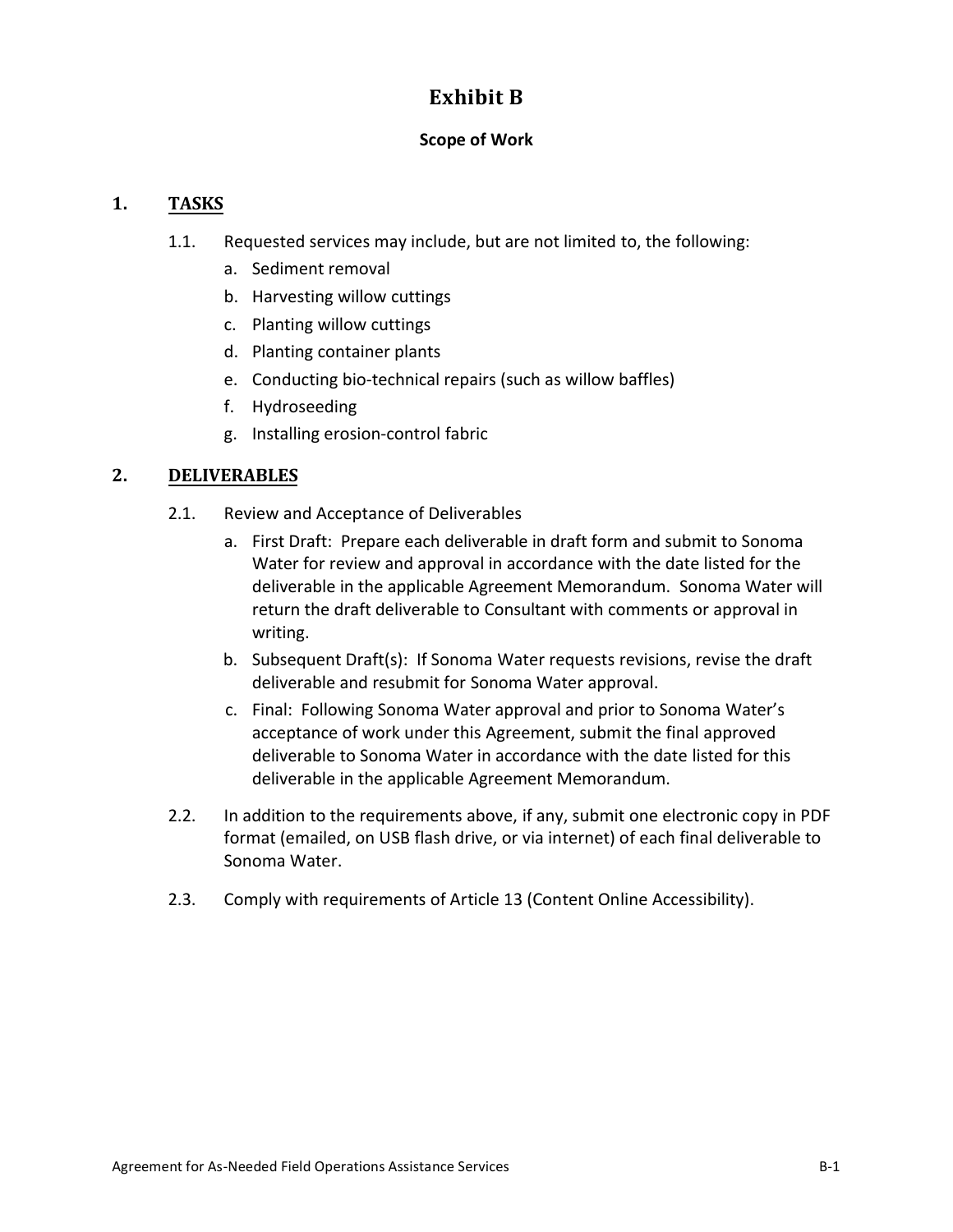# **Exhibit C**

**Schedule of Costs**

[TBD]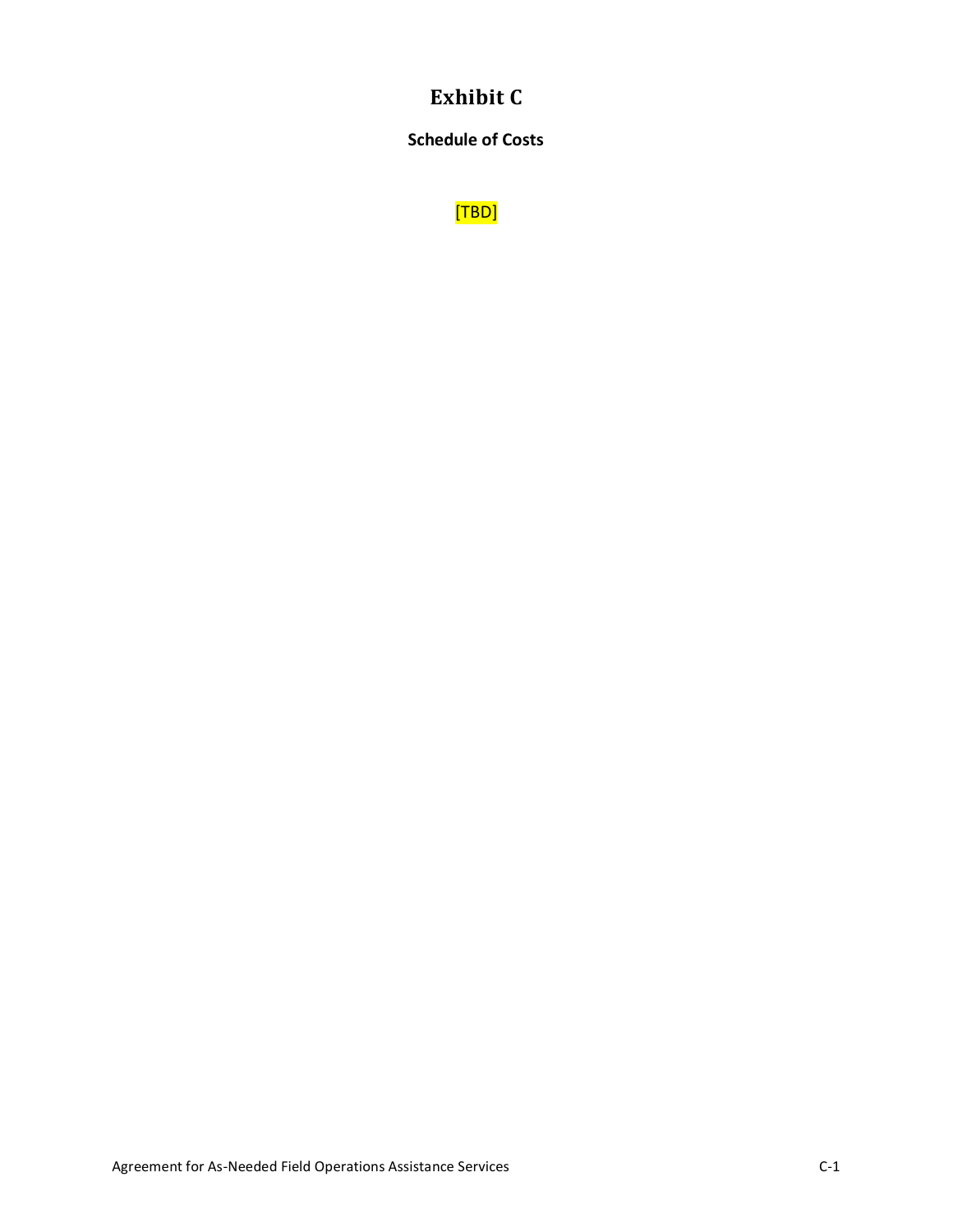# **Exhibit D**

# **Insurance Requirements**

Consultant shall maintain and require all of its subcontractors and other agents to maintain the insurance listed below unless such insurance has been expressly waived by the attachment of a *Waiver of Insurance Requirements*. Consultant shall not commence Work, nor allow its employees, subcontractors or anyone to commence Work until the required insurance has been submitted and approved by Sonoma Water. Any requirement for Consultant to maintain insurance after completion of the Work shall survive this Agreement.

Sonoma Water reserves the right to review any and all of the required insurance policies and/or endorsements, but has no obligation to do so. Sonoma Water's failure to demand evidence of full compliance with the insurance requirements set forth in this Agreement or Sonoma Water's failure to identify any insurance deficiency shall not relieve Consultant from, nor be construed or deemed a waiver of, its obligation to maintain the required insurance at all times during the performance of this Agreement.

# <span id="page-30-0"></span>**1. INSURANCE**

- 1.1. Workers Compensation and Employers Liability Insurance
	- a. Required if Consultant has employees as defined by the Labor Code of the State of California.
	- b. Workers Compensation insurance with statutory limits as required by the Labor Code of the State of California.
	- c. Employers' Liability with minimum limits of \$1,000,000 per Accident; \$1,000,000 Disease per employee; \$1,000,000 Disease per policy.
	- d. The policy shall be endorsed to include a written waiver of the insurer's right to subrogate against Sonoma Water.
	- e. Required Evidence of Insurance:
		- i. Subrogation waiver endorsement and
		- ii. Certificate of Insurance
	- f. If Consultant currently has no employees as defined by the Labor Code of the State of California, Consultant agrees to obtain the above-specified Workers' Compensation and Employers' Liability insurance should employees be engaged during the term of this Agreement or any extensions of the term.
- <span id="page-30-1"></span>1.2. General Liability Insurance
	- a. Commercial General Liability Insurance on a standard occurrence form, no less broad than Insurance Services Office (ISO) form CG 00 01.
	- b. Minimum Limits: \$1,000,000 per Occurrence; \$2,000,000 General Aggregate; \$2,000,000 Products/Completed Operations Aggregate. The General Aggregate shall apply separately to each Project. The required limits may be satisfied by a combination of General Liability Insurance and either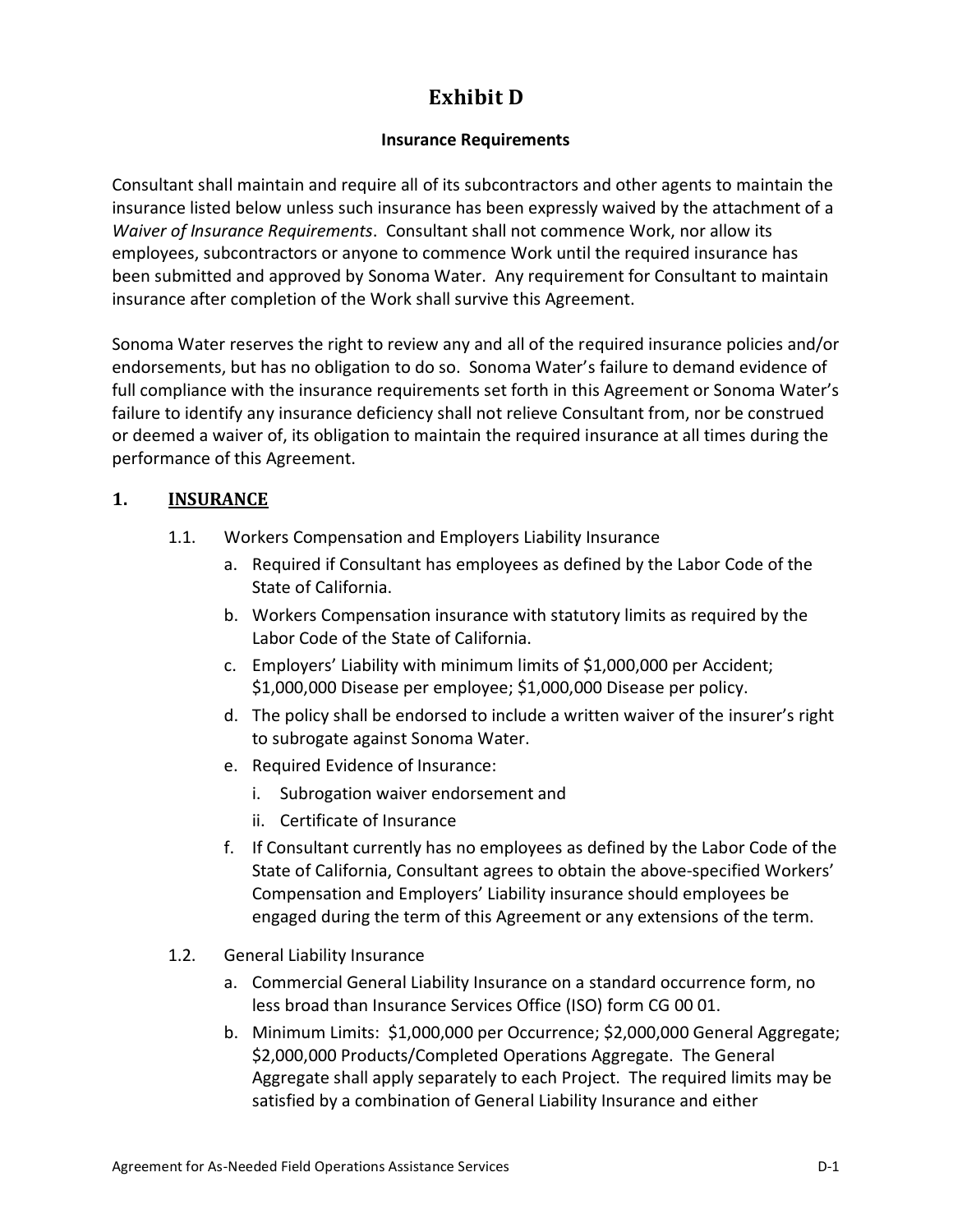Commercial Excess or Commercial Umbrella Liability Insurance. If Consultant maintains higher limits than the specified minimum limits, Sonoma Water requires and shall be entitled to coverage for the higher limits maintained by Consultant.

- c. Any deductible or self-insured retention shall be shown on the Certificate of Insurance. If the deductible or self-insured retention exceeds \$25,000, it must be approved in advance by Sonoma Water. Consultant is responsible for any deductible or self-insured retention and shall fund it upon Sonoma Water's written request, regardless of whether Consultant has a claim against the insurance or is named as a party in any action involving Sonoma Water.
- d. Insurance shall be continued for one (1) year after completion of the Work.
- e. Sonoma County Water Agency, its officers, agents, and employees, shall be endorsed as additional insureds for liability arising out of ongoing and completed operations by or on behalf of the Consultant in the performance of this Agreement. The foregoing shall continue to be additional insureds for (1) year after completion of the Work under this Agreement.
- f. The insurance provided to the additional insureds shall be primary to, and non-contributory with, any insurance or self-insurance program maintained by them.
- g. The policy definition of "insured contract" shall include assumptions of liability arising out of both ongoing operations and the products-completed operations hazard (broad form contractual liability coverage including the "f" definition of insured contract in ISO form CG 00 01, or equivalent).
- h. The policy shall be endorsed to include a written waiver of the insurer's right to subrogate against Sonoma Water.
- i. The policy shall cover inter-insured suits between the additional insureds and Consultant and include a "separation of insureds" or "severability" clause which treats each insured separately.
- j. Required Evidence of Insurance:
	- i. Copy of the additional insured endorsement or policy language granting additional insured status, and
	- ii. Certificate of Insurance.
- <span id="page-31-0"></span>1.3. Automobile Liability Insurance
	- a. Minimum Limit: \$1,000,000 combined single limit per accident. The required limit may be satisfied by a combination of Automobile Liability Insurance and either Commercial Excess or Commercial Umbrella Liability Insurance.
	- b. Insurance shall cover all owned autos. If Consultant currently owns no autos, Consultant agrees to obtain such insurance should any autos be acquired during the term of this Agreement or any extensions of the term.
	- c. Insurance shall cover hired and non-owned autos.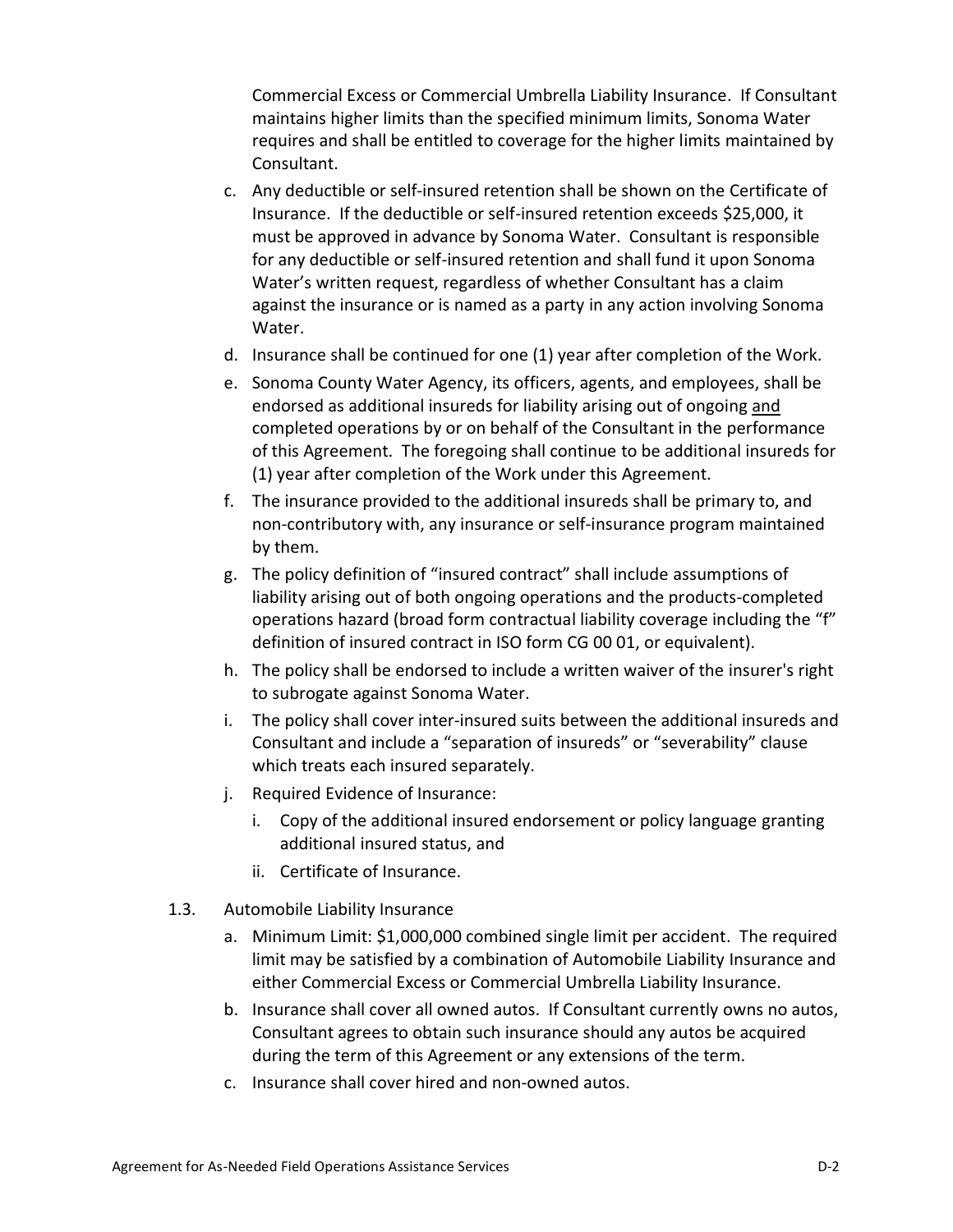- d. Required Evidence of Insurance: Certificate of Insurance.
- <span id="page-32-0"></span>1.4. Contractors Pollution Liability Insurance
	- a. Minimum Limits: \$1,000,000 per pollution Incident; \$1,000,000 Aggregate. If Consultant maintains higher limits than the specified minimum limits, Sonoma Water requires and shall be entitled to coverage for the higher limits maintained by Consultant.
	- b. The policy shall cover:
		- i. Bodily injury, sickness, or disease sustained by any person, including death;
		- ii. Property damage, including physical injury to or destruction of tangible property including the resulting loss of use thereof;
		- iii. Cleanup costs, and the loss of use of tangible property that has not been physically injured or destroyed including diminution of value and natural resources damages;
		- iv. Loss arising from pollutants including but not limited to fungus, bacteria, asbestos, lead, silica, and contaminated drywall;
		- v. Contractual liability coverage for liability assumed by Contractor under a written contract or agreement;
		- vi. Claims arising from owned and non-owned disposal sites utilized in the performance of this Agreement; and
		- vii. Inter-insured suits between the additional insureds and Contractor and shall include a "separation of insureds" or "severability" clause which treats each insured separately.
	- c. Any deductible or self-insured retention shall be shown on the Certificate of Insurance. If the deductible or self-insured retention exceeds \$25,000, it must be approved in advance by Sonoma Water. Consultant is responsible for any deductible or self-insured retention and shall fund it upon Sonoma Water's written request, regardless of whether Consultant has a claim against the insurance or is named as a party in any action involving Sonoma Water.
	- d. If the insurance is on a Claims-Made basis, the retroactive date shall be no later than the commencement of work.
	- e. Consultant shall maintain the insurance for one (1) year after completion of the work. If the insurance is on a Claims-Made basis, the continuation coverage may be either: (a) a renewal of the existing policy; (b) an extended reporting period endorsement; or (c) a replacement insurance policy with a retroactive date no later than the commencement of the work.
	- f. Sonoma County Water Agency, its officers, agents, and employees, shall be endorsed as additional insureds for liability arising out of ongoing and completed operations by or on behalf of Consultant in the performance of this Agreement. The foregoing shall continue to be additional insureds for (1) year after completion of work under this Agreement.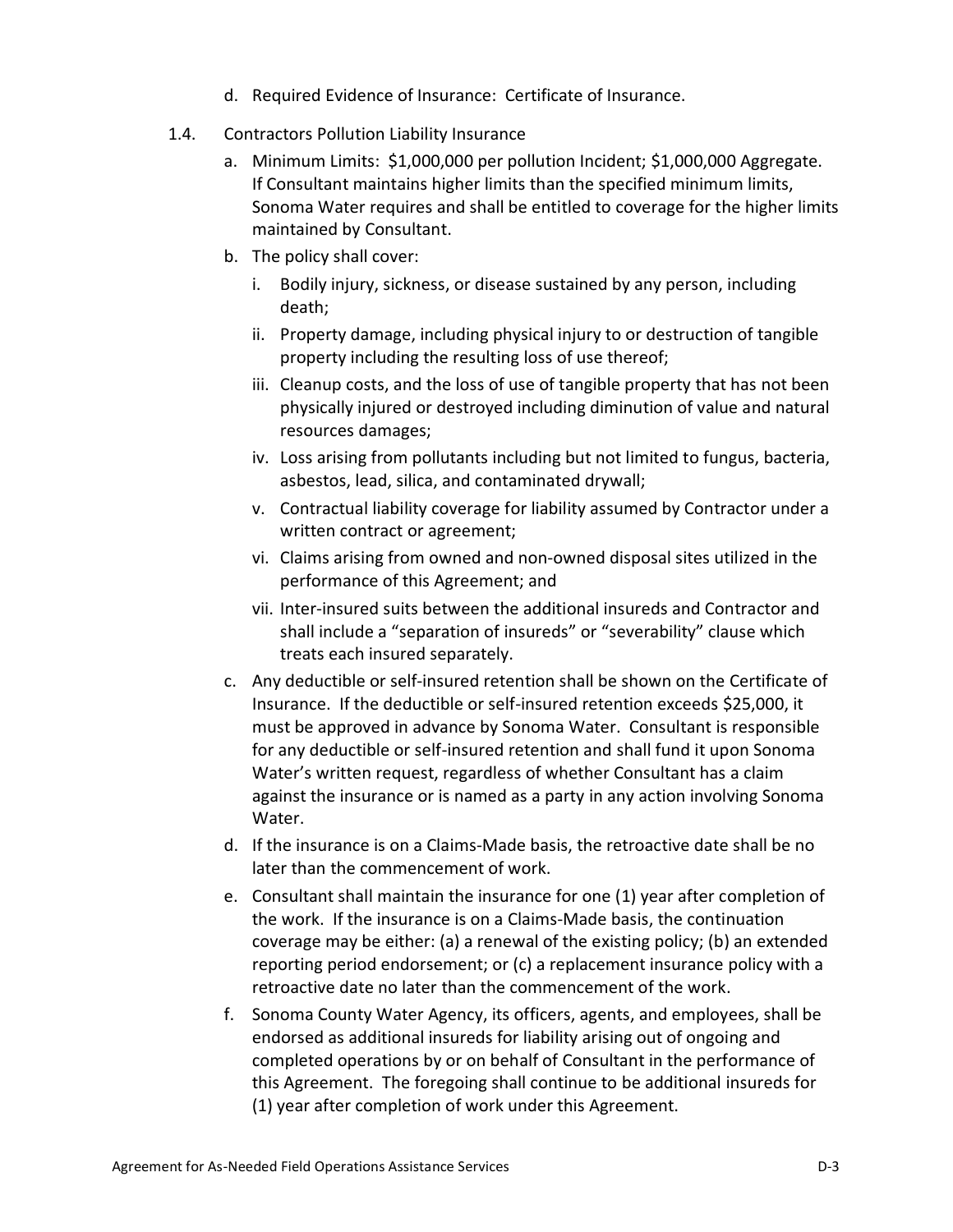- g. The insurance provided to the additional insureds shall be primary to, and non-contributory with, any insurance or self-insurance program maintained by them.
- h. Required Evidence of Coverage:
	- i. Copy of the additional insured endorsement or policy language granting additional insured status,
	- ii. Copy of the endorsement or policy language indicating that coverage is primary and non-contributory, and
	- iii. Certificate of Insurance including an indication of the coverage basis: occurrence or claims-made. If claims-made, the Certificate shall show the policy retroactive date.
- 1.5. Standards for Insurance Companies
	- a. Insurers, other than the California State Compensation Insurance Fund, shall have an A.M. Best's rating of at least A:VII.
- 1.6. Documentation
	- a. The Certificate of Insurance must include the following reference: TW 21/22-046.
	- b. Consultant shall submit all required Evidence of Insurance prior to the execution of this Agreement. Consultant agrees to maintain current Evidence of Insurance on file with Sonoma Water as specified in Sections [1.1,](#page-30-0) [1.2,](#page-30-1) [1.3,](#page-31-0) or [1.4](#page-32-0) above for the required period of insurance.
	- c. The name and address for mailing Additional Insured endorsements and Certificates of Insurance is: Sonoma County Water Agency**,** 404 Aviation Boulevard, Santa Rosa, CA 95403-9019.
	- d. Consultant shall submit Required Evidence of Insurance for any renewal or replacement of a policy that already exists, at least ten (10) days before expiration or other termination of the existing policy.
	- e. Consultant shall provide immediate written notice if: (1) any of the required insurance policies are terminated; (2) the limits of any of the required policies are reduced; or (3) the deductible or self-insured retention is increased.
	- f. Upon written request, Consultant shall provide certified copies of required insurance policies within thirty (30) days.
- 1.7. Policy Obligations
	- a. Consultant's indemnity and other obligations shall not be limited by the foregoing insurance requirements.
- 1.8. Material Breach
	- a. If Consultant fails to maintain insurance which is required pursuant to this Agreement, such failure shall be deemed a material breach of this Agreement. Sonoma Water, at its sole option, may terminate this